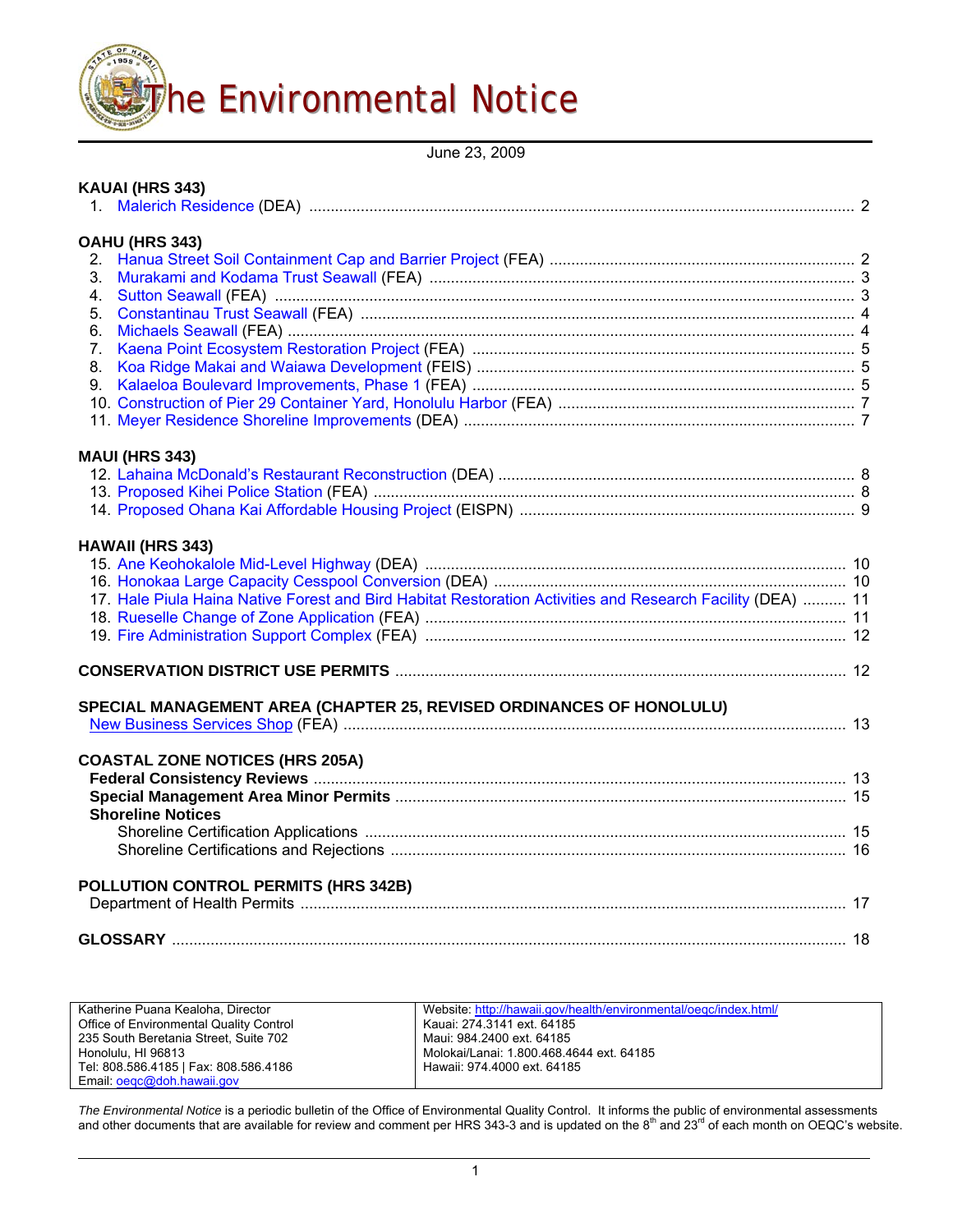# **KAUAI (HRS 343)**

### **1. [Malerich Residence](http://oeqc.doh.hawaii.gov/Shared%20Documents/EA_and_EIS_Online_Library/Kauai/2000s/2009-06-23-KA-DEA-Malerich-Residence.pdf) (DEA)**

| Island:           | Kauai                                                                                                                                                     |
|-------------------|-----------------------------------------------------------------------------------------------------------------------------------------------------------|
| District:         | Hanalei                                                                                                                                                   |
| TMK:              | (4) 5-9-05:25                                                                                                                                             |
| <b>Applicant:</b> | Matthew M. Malerich & Judith E. Malerich Family Trust, Matthew & Judith Malerich, Trustees, P.O.<br>Box 1649, Hanalei, HI 96714. (661) 477-5422           |
| Approving         |                                                                                                                                                           |
| Agency:           | Department of Land and Natural Resources, Office of Conservation & Coastal Lands, P.O. Box<br>621, Honolulu, HI 96809. Sam Lemmo, Administrator, 587-0377 |
| <b>Comments:</b>  | DEA pending 30-day comment. Address comments to the Applicant, with copies to the Approving<br>Agency, and Consultant                                     |
| <b>Permits:</b>   | CDUP, Building Permit, Special Management Area Use Permit, Individual Wastewater System                                                                   |

The proposed action is for the construction of a Single Family Residence of approximately 3,213 square feet within an established neighborhood located in Haena on Kauai's North Shore. The proposed residence will be elevated on piers to conform to applicable Federal and County regulations regarding the National Flood Insurance Program for coastal high hazard areas. The applicant is requesting that the Board of Land and Natural Resources grant approval for a four (4) foot height variance for the proposed residence due to the flood zoning characteristics of the parcel. The requested height variance is consistent with the County of Kauai's flood zoning ordinance. The Applicant is also requesting approval for a five (5) foot side-yard setback variance in order to maintain a suitable building envelope and comply with the County of Kauai's shoreline setback Ordinance No. 863 which requires a minimum 50-foot setback. The Applicant proposes to construct a rock wall along the roadway boundary of the property, together with a vehicular gate. Fencing will be erected along the lateral boundaries to within 40 feet of the certified shoreline. A copy of the Draft Environmental Assessment will be available for review at the Princeville Public Library. A Finding of No Significant Impact (FONSI) is anticipated.

### **OAHU (HRS 343)**

# **2. [Hanua Street Soil Containment Cap and Barrier Project](http://oeqc.doh.hawaii.gov/Shared%20Documents/EA_and_EIS_Online_Library/Oahu/2000s/2009-06-23-OA-FEA-Hanua-Street-Containment.pdf) (FEA)**

| Island:<br>District:<br>TMK:          | Oahu<br>Ewa<br>$9 - 1 - 26.26$                                                                                                                                                                                      |
|---------------------------------------|---------------------------------------------------------------------------------------------------------------------------------------------------------------------------------------------------------------------|
| <b>Applicant:</b><br><b>Approving</b> | REIT Management & Research, LLC                                                                                                                                                                                     |
| Agency:                               | Department of Planning and Permitting, City and County of Honolulu, 650 South King Street,<br>Honolulu, HI 96813. Steve Tagawa, 768-8024                                                                            |
| <b>Consultant:</b>                    | Masa Fujioka & Associates, 98-021 Kamehameha Highway, Suite 337, Aiea, HI 96701-4914. Lana<br>Brodziak, 484-5366                                                                                                    |
| <b>Comments:</b><br><b>Permits:</b>   | FEA accepted by the Approving Agency. There is no comment period<br>Special Management Area (SMA) Use Permit, Shoreline Setback Variance, Section 404 Discharge<br>and 401 Water Quality Certification, CDUP, NPDES |

To implement a containment soils (primarily lead) remediation project on a portion of a 9.6-acre site at the end of Hanua Street in the Campbell Industrial Park. This I-2 Intensive Industrial District site was previously used for various industrial activities, including a pre-cast and pre-stressed concrete (e.g. girders, beams, box drainage culverts, etc.) manufacturing facility. Con-Fab Corporation was granted a Major SMA Use Permit (No. 89/SMA-61) by the City Council for that facility on September 12, 1990 (Resolution No. 90-219).

 Today most of the site is vacant. A lumber distributor (Mendocino Forest Products, LLC) uses the northeast portion of the site for lumber storage and a small office trailer. According to DEA, the contaminated soil resulted from the deposit of ash and residue materials discarded from the vehicle recycling activity that was conducted adjacent to, and immediately north of, the site. The DEA indicates that in the past, Leeward Auto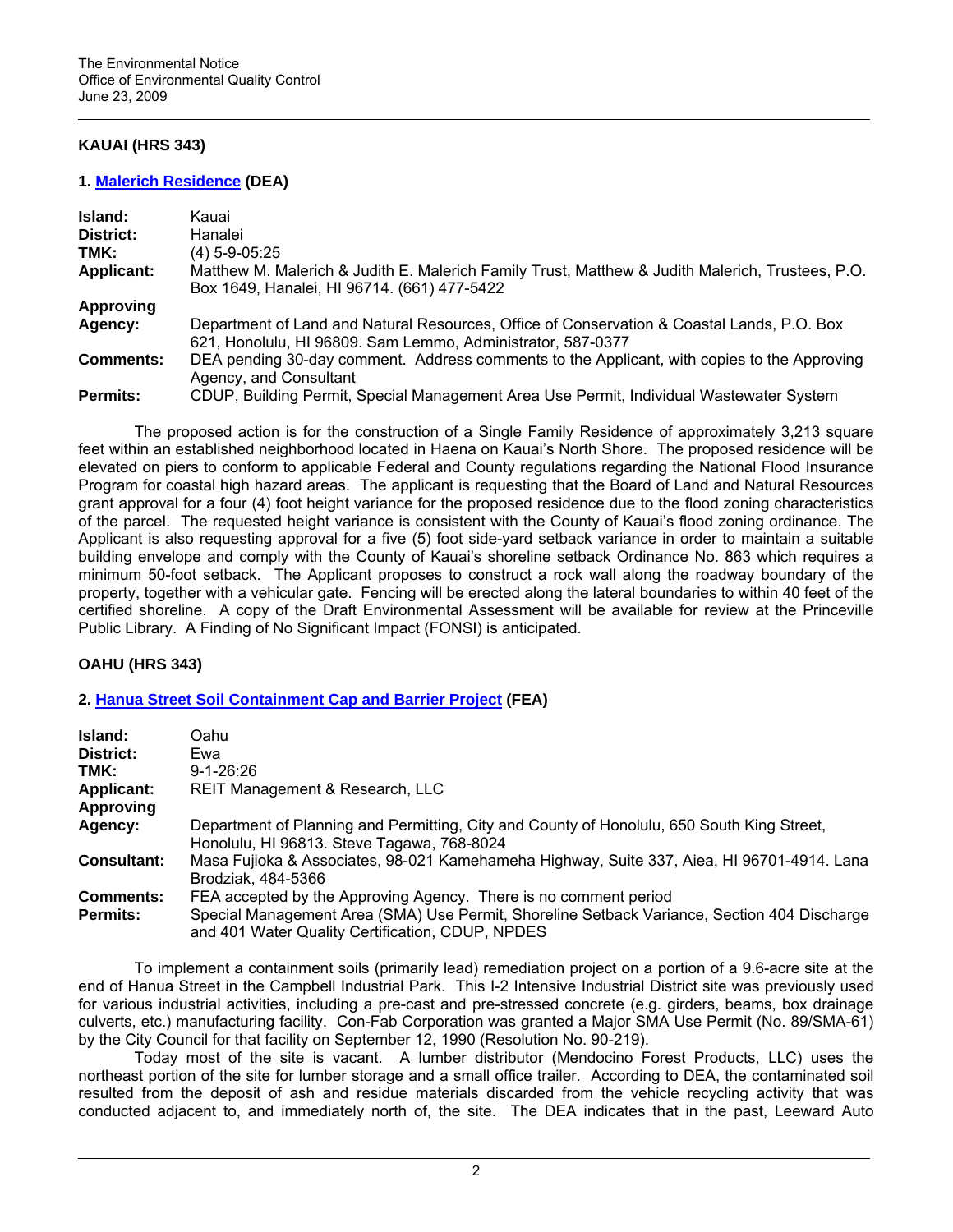Wreckers (presently Hawaii Metal Recycling) burned vehicles to remove unwanted materials (i.e., oil, paint, plastic, etc.) presumably to recover only the metals.

 The proposed remedial action will be conducted on about a 6.5-acre portion of the site in concurrence with the Hazard Evaluation and Emergency Response program at the State Department of Health. The project will include the grading of the existing ash-contaminated soils, as well as the excavation of about 5,000 cubic yards of contaminated soils along a portion of the site which is beyond the certified shoreline (within the Conservation District). The site will then be covered with a clean layer of fill (about 5,250 cubic yards), and a 6-inch thick asphalt cover will be constructed. A subsurface concrete containment wall will also be constructed along a 1,000-foot long shore front portion of the site to prevent the contaminated soil from migrating to the beach and near-shore marine environment. No use has been disclosed for the site once the asphalt cover has been installed.

 The project will also require a Department of Army permit from the Corps of Engineers, a Section 404 Discharge and 401 Water Quality Certification, a State Conservation District Permit, and a National Pollutant Discharge Elimination System permit. The Major Special Management Area Use Permit and the Shoreline Setback Variance are granted by the Honolulu City Council.

### **3. [Murakami and Kodama Trust Seawall](http://oeqc.doh.hawaii.gov/Shared%20Documents/EA_and_EIS_Online_Library/Oahu/2000s/2009-06-23-OA-FEA-Murakami-Kodama-Seawall.pdf) (FEA)**

| Island:            | Oahu                                                                                                                     |
|--------------------|--------------------------------------------------------------------------------------------------------------------------|
| District:          | Waialua                                                                                                                  |
| TMK:               | (1) 6-8-10:18                                                                                                            |
| <b>Applicant:</b>  | George Murakami, 1585 Kapiolani Blvd, #1100, Honolulu, HI 96814. 952-1222                                                |
| Approving          |                                                                                                                          |
| Agency:            | City and County of Honolulu, Department of Planning and Permitting, 650 South King Street,                               |
|                    | Honolulu, HI 96813. Henry Eng, FAICP, Director, 523-4432                                                                 |
| <b>Consultant:</b> | Analytical Planning Consultants, Inc., 928 Nuuanu Ave., Suite 502, Honolulu, HI 96817. Don Clegg,<br>President. 536-5695 |
| <b>Comments:</b>   | FEA accepted by the Approving Agency. There is no comment period                                                         |
| <b>Permits:</b>    | Shoreline Setback Variance, Zoning Variance, Building Permit                                                             |

The applicant is seeking after the fact approval to retain a concrete masonry unit (CMU) seawall, the east corner of which is of a different material (rock), with a return rock wall and wood fence along the east property line, and concrete cap landward of the lip of the seawall within the shoreline setback area. The applicant also seeks approval to retain the following within the shoreline setback: A concrete lanai and wood porch adjacent to the dwelling, concrete walkways and stairs along both the east and west sides of the dwelling, and concrete tile fencing within the east side yard.

The project site is located at 68-681 Farrington Highway and contains a single family dwelling. The makai side of Farrington Highway along this stretch of Mokuleia is developed with single family dwellings. The concrete seawall spans the 61.64 foot makai boundary of the property and connects with existing seawalls on either side of the applicant's property. The sandy beach along this portion of the Mokuleia coastline has a history of erosion. The recorded lot area to which the owners hold title is 11,358 square feet of which 2,751 square feet has been lost to erosion.

# **4. [Sutton Seawall](http://oeqc.doh.hawaii.gov/Shared%20Documents/EA_and_EIS_Online_Library/Oahu/2000s/2009-06-23-OA-FEA-Sutton-Seawall.pdf) (FEA)**

| Island:            | Oahu                                                                                                                                                   |
|--------------------|--------------------------------------------------------------------------------------------------------------------------------------------------------|
| District:          | <b>Honolulu</b>                                                                                                                                        |
| TMK:               | $(1)$ 6-8-10:15 and 14                                                                                                                                 |
| <b>Applicant:</b>  | Richard Sutton, 737 Bishop Street, Mauka Tower #2400, Honolulu, HI 96813. 521-0502                                                                     |
| <b>Approving</b>   |                                                                                                                                                        |
| Agency:            | City and County of Honolulu, Department of Planning and Permitting, 650 South King Street,<br>Honolulu, HI 96813. Henry Eng, FAICP, Director, 523-4432 |
| <b>Consultant:</b> | Analytical Planning Consultants, Inc., 928 Nuuanu Ave., Suite 502, Honolulu, HI 96817. Don Clegg,<br>President. 536-5695                               |
| <b>Comments:</b>   | FEA accepted by the Approving Agency. There is no comment period                                                                                       |
| <b>Permits:</b>    | Shoreline Setback Variance, Zoning Variance, Building Permit                                                                                           |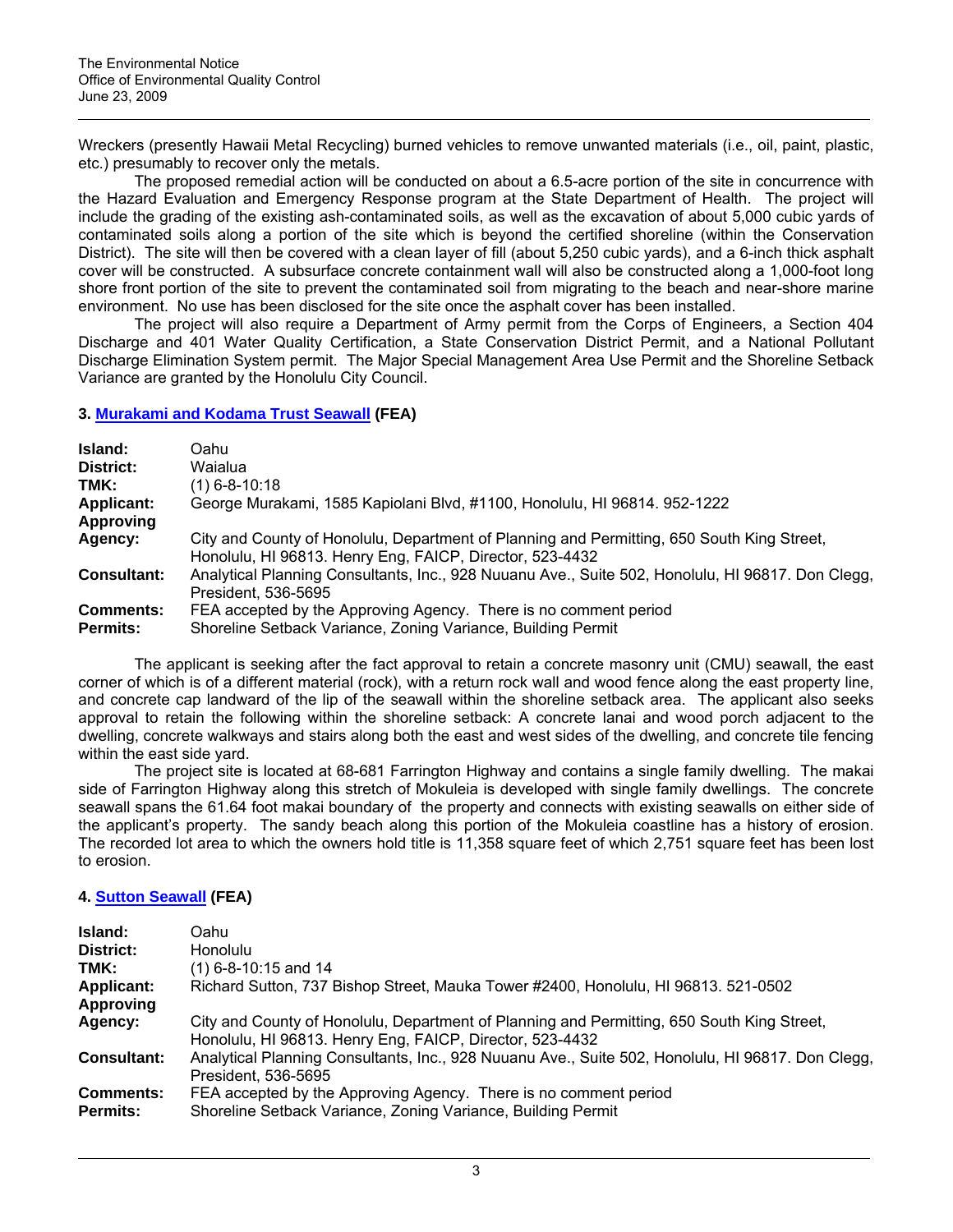The applicant seeks after the fact approval to allow (retain) a concrete rubble masonry (CRM) seawall with a return wall between the two subject properties, to encroach into the shoreline setback area. The applicant also seeks approval to retain the following structures within the shoreline setback area: A tile wall located on parcel 15 along the side property line between parcels 15 and 14; a 100 square foot concrete slab located adjacent to the seawall on parcel 15; a tub located on parcel 14 and a portion of a rock wall and wooden fence along the side property line between parcels 14 and 13.

The project site is located at 68-673 and 68-675 Hoomana Place in Mokuleia, Oahu. Each property contains a single family dwelling. The CRM seawall spans the 154.68 foot makai boundary of the parcels and connects with existing seawalls on either side of the applicant's properties. The sandy beach along this portion of the Mokuleia coastline has a history of erosion. The recorded lot area for parcel 14 is 9,407 square feet of which 2,813 square feet has been lost to erosion. The recorded lot area for parcel 15 is 11,109 square feet, of which 3,394 square feet has been lost to erosion.

### **5. [Constantinau Trust Seawall](http://oeqc.doh.hawaii.gov/Shared%20Documents/EA_and_EIS_Online_Library/Oahu/2000s/2009-06-23-OA-FEA-Constantinau-Seawall.pdf) (FEA)**

| Island:            | Oahul                                                                                                                                       |
|--------------------|---------------------------------------------------------------------------------------------------------------------------------------------|
| District:          | Waialua                                                                                                                                     |
| TMK:               | (1) 6-8-10:22                                                                                                                               |
| <b>Applicant:</b>  | Renau Constantinau, PO Box 98, Honolulu, HI 96814                                                                                           |
| <b>Approving</b>   |                                                                                                                                             |
| Agency:            | City and County of Honolulu, Department of Planning & Permitting, 650 S King Street, 7th Floor,<br>Honolulu, HI 96813. Ann Asaumi, 768-8020 |
| <b>Consultant:</b> | Analytical Planning Consultants, Inc., 928 Nuuanu Ave., Suite 502, Honolulu, HI 96817. Don Clegg,<br>President. 536-5695                    |
| <b>Comments:</b>   | FEA accepted by the Approving Agency. There is no comment period                                                                            |
| <b>Permits:</b>    | Shoreline Setback Variance, Zoning Variance, Building Permit                                                                                |

The applicant seeks after the fact approval to allow (retain) a reinforced concrete seawall with return walls along both side yard property lines within the shoreline setback area. The applicant also seeks approval to retain the following structures within the shoreline setback area: Decorative concrete masonry unit (CMU) and rock walls along the west property line; CMU and wooden walls along the east property line; a 572 square foot open lanai, two decorative open work concrete tile supports for a table top; two circular supports for a swing set; and a 56 square foot storage shed along the east property line (the shed also encroaches into the side yard setback).

 The project site is located at 68-691 Farrington Highway and contains a single family dwelling. The makai side of Farrington Highway along this stretch of Mokuleia is developed with single family dwellings. The concrete seawall spans the 61.43 foot makai boundary of the property and connects with existing seawalls on either side of the applicant's property. The sandy beach along this portion of the Mokuleia coastline has a history of erosion. The recorded lot area to which the owners hold title is 8,594 square feet, of which 2,518 square feet has been lost to erosion.

# **6. [Michaels Seawall](http://oeqc.doh.hawaii.gov/Shared%20Documents/EA_and_EIS_Online_Library/Oahu/2000s/2009-06-23-OA-FEA-Michaels-Seawall.pdf) (FEA)**

| Island:            | Oahu                                                                                              |
|--------------------|---------------------------------------------------------------------------------------------------|
| District:          | Waialua                                                                                           |
| TMK:               | $(1)$ 6-8-10:19                                                                                   |
| <b>Applicant:</b>  | Greg Michaels, 27515 Enterprise Circle West, Temecula CA 92590                                    |
| Approving          |                                                                                                   |
| Agency:            | City and County of Honolulu, Department of Planning and Permitting, 650 South King Street,        |
|                    | Honolulu, HI 96813. Henry Eng, FAICP, Director, 523-4432                                          |
| <b>Consultant:</b> | Analytical Planning Consultants, Inc., 928 Nuuanu Ave., Suite 502, Honolulu, HI 96817. Don Clegg, |
|                    | President, 536-5695                                                                               |
| <b>Comments:</b>   | FEA accepted by the Approving Agency. There is no comment period                                  |
| <b>Permits:</b>    | Shoreline Setback Variance, Zoning Variance, Building Permit                                      |

The applicant seeks after the fact approval to allow (retain) a reinforced concrete seawall with a concrete rubble masonry (CRM) exterior and return wall along the east property line within the shoreline setback area. The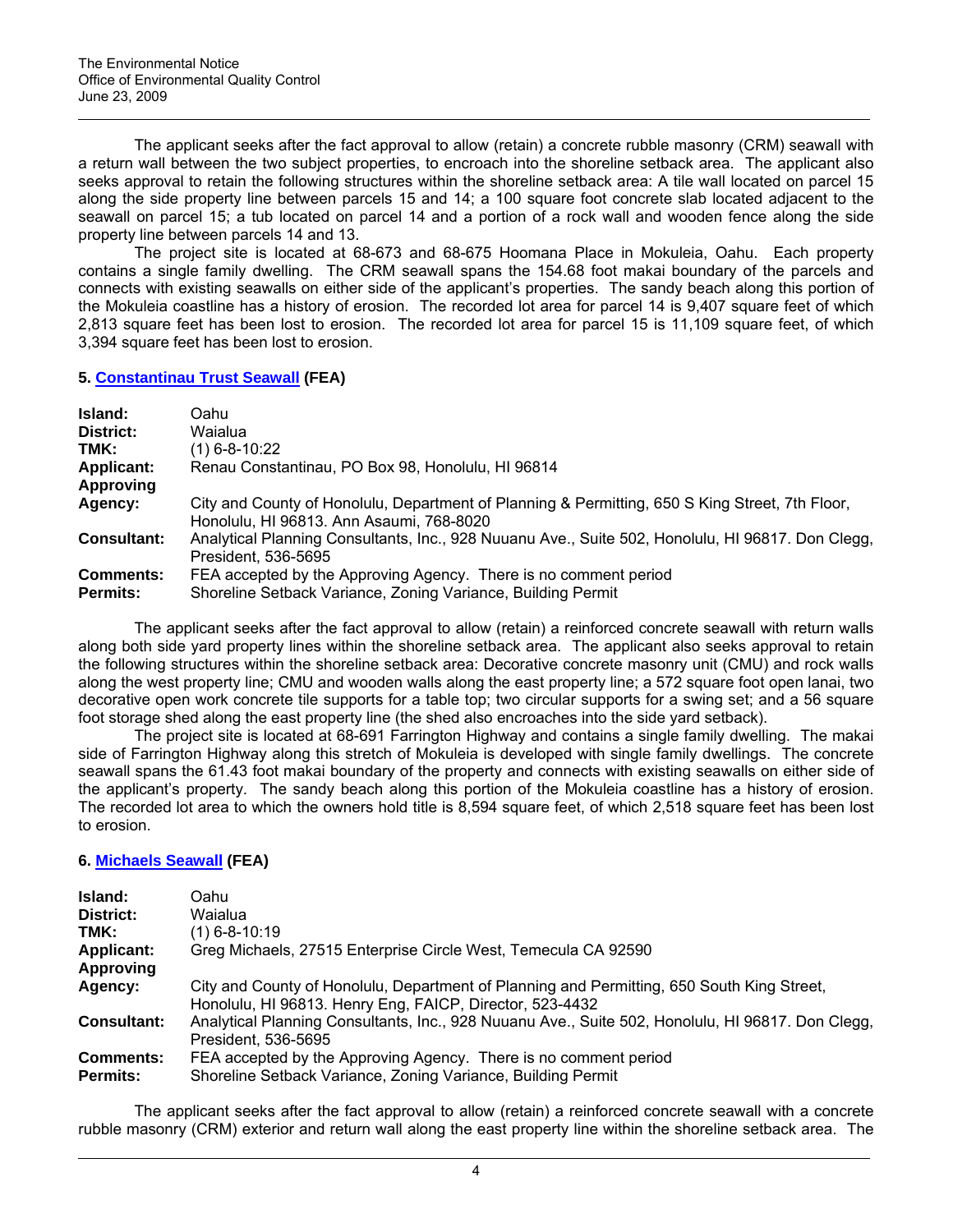applicant also seeks approval to retain a rock wall and vinyl fence located along the east property line, concrete and tile wall located along the west property line, and rock planter within the shoreline setback area.

 The project site is located at 68-683 Farrington Highway and contains a sing family dwelling. The makai side of Farrington Highway along this stretch o Mokuleia is developed with single family dwellings. The concrete seawall spans the 61.23 foot makai boundary of the property and connects with existing seawalls on either side of the applicant's property. The sandy beach along this portion of the Mokuleia coastline has a history of erosion. The recorded lot area to which the owners hold title is 10,632 square feet of which 2,741 square feet has been lost to erosion.

### **7. [Kaena Point Ecosystem Restoration Project](http://oeqc.doh.hawaii.gov/Shared%20Documents/EA_and_EIS_Online_Library/Oahu/2000s/2009-06-23-OA-FEA-Kaena-Point-Ecosystem-Restoration.pdf) (FEA)**

| Island:          | Oahu                                                                                                                                                                            |
|------------------|---------------------------------------------------------------------------------------------------------------------------------------------------------------------------------|
| District:        | Waianae and Waialua                                                                                                                                                             |
| TMK:             | 8-1-01-06; 8-1-01-22; 6-9-01-30; 6-9-02-04; 6-9-02-09; 6-9-02-13                                                                                                                |
| <b>Proposing</b> |                                                                                                                                                                                 |
| Agency:          | Department of Land and Natural Resources, Division of Forestry and Wildlife, 1151 Punchbowl<br>Street, Room 325, Honolulu, HI 96813. Christen Mitchell, DOFAW Planner, 587-0051 |
| <b>Approving</b> |                                                                                                                                                                                 |
| Agency:          | Same                                                                                                                                                                            |
| <b>Comments:</b> | FEA accepted by the Approving Agency. There is no comment period                                                                                                                |
| <b>Permits:</b>  | SMA - Major; SSV; Shoreline certification; Grading                                                                                                                              |

The Kaena Point Ecosystem Restoration Project is the result of a partnership between the Department of Land and Natural Resources, Divisions of Forestry and Wildlife and State Parks, the U.S. Fish and Wildlife Service, and the Hawaii Chapter of The Wildlife Society. Kaena Point Natural Area Reserve (NAR) hosts one of the largest seabird colonies in the main Hawaiian islands, contains several populations of endangered plants, and receives frequent visits by basking monk seals. Under current management, nesting seabirds and native plants are under constant threat from predatory animals; more than 100 ground-nesting seabirds were killed by dogs in 2006 despite on-going predator control activities. The proposed project involves the construction of predator-proof fencing (2 meters tall) to prevent feral predators such as dogs, cats, mongoose, and rats from entering into 59 acres of coastal habitat within Kaena Point NAR. The exclusion and removal of these predatory animals is anticipated to result in an increase in the existing population of nesting seabirds, encourage new seabird species to nest at Kaena Point, enhance regeneration of native plants, and benefit monk seals by reducing the risk of disease transmission. The Kaena Point Ecosystem Restoration Project is expected to have primarily positive effects on the resources protected in the NAR. No significant adverse effects are anticipated with regard to the environment, archaeological features, cultural practices, viewplanes, or public access or use of this area during or after construction of the proposed fencing.

# **8. [Koa Ridge Makai and Waiawa Development](http://oeqc.doh.hawaii.gov/Shared%20Documents/EA_and_EIS_Online_Library/Oahu/2000s/2009-06-23-OA-FEIS-Koa-Ridge-Waiawa.pdf) (FEIS)**

| Island:            | Oahu                                                                                                            |
|--------------------|-----------------------------------------------------------------------------------------------------------------|
| District:          | Ewa                                                                                                             |
| TMK:               | Koa Ridge Makai: (1) 9-4-06:38, pors. 01, 02, 03, 05, 39; and (1) 9-5-03: pors. 01 and 04; Waiawa:              |
|                    | (1) 9-4-06: pors. 29 and 31; and (1) 9-6-04:21; Off-Site Infrastructure: (1) 9-3-02: pors. 09 and 29;           |
|                    | $(1)$ 9-4-02: por. 24; $(1)$ 9-4-05: pors. 06, 08, and 74; $(1)$ 9-4-06: pors. 03, 11, 28, 29, and 39; $(1)$ 9- |
|                    | 4-07: por. 35; (1) 9-4-96: por. 149; (1) 9-4-127: por. 23; (1) 9-5-02: por. 01; (1) 9-5-03: pors. 01, 02,       |
|                    | 04, 07, 11, and 14; (1) 9-5-49; por. 31                                                                         |
| <b>Applicant:</b>  | Castle & Cooke Homes Hawaii, Inc., 100 Kahelu Avenue, 2 <sup>nd</sup> Floor Mililani, HI 96789. Laura           |
|                    | Kodama, Director of Planning & Development, 548-4811                                                            |
| <b>Accepting</b>   |                                                                                                                 |
| <b>Authority:</b>  | State Land Use Commission, P.O. Box 2359, Honolulu, HI 96804-2359. Orlando Davidson,                            |
|                    | Executive Officer, 587-3822                                                                                     |
| <b>Consultant:</b> | Helber Hastert & Fee, Planners, 733 Bishop Street, Suite 2590, Honolulu, HI 96813. Gail Renard,                 |
|                    | Project Manager, 545-2055                                                                                       |
| <b>Comments:</b>   | FEIS accepted by the Accepting Authority. There is no comment period                                            |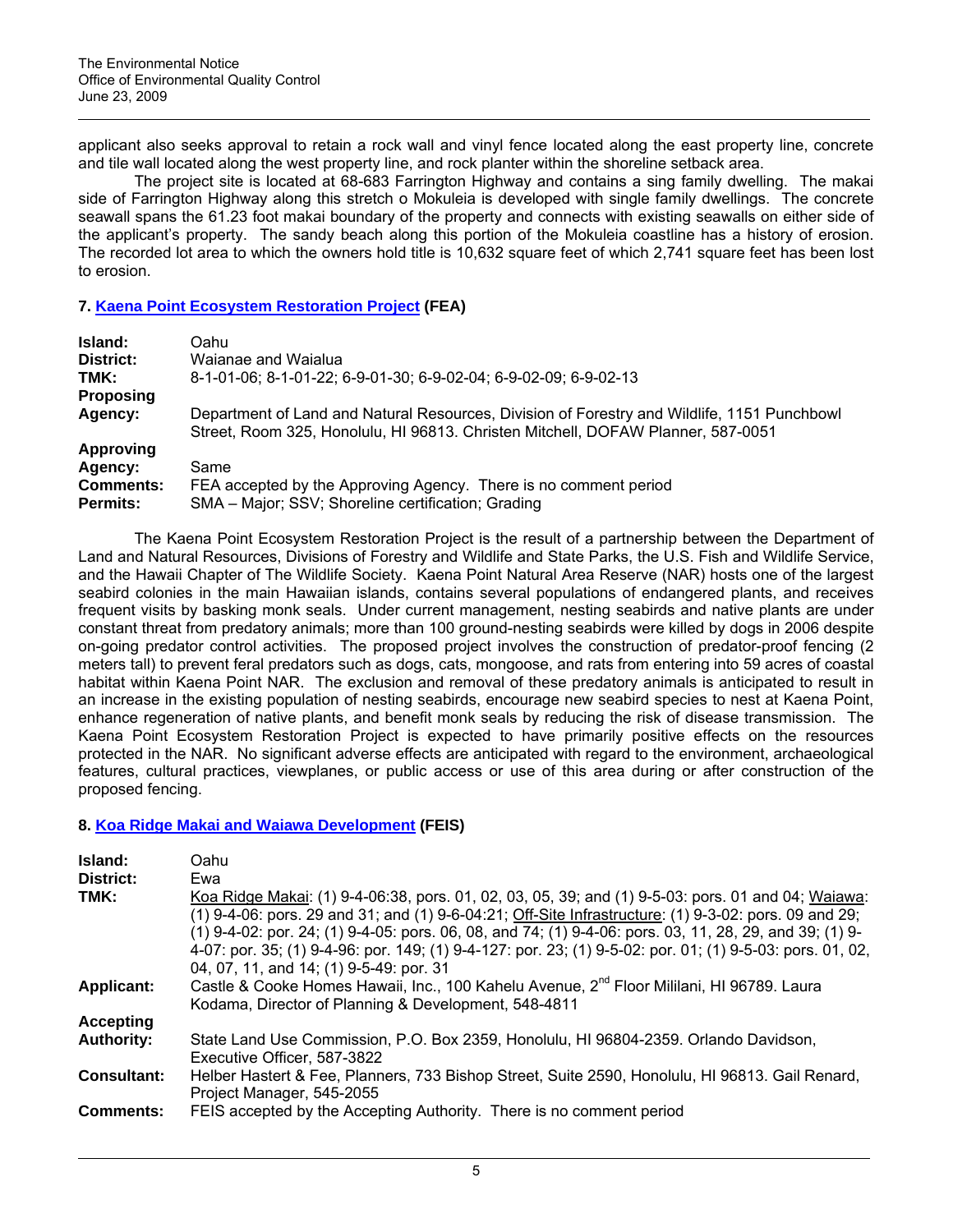**Permits:** State Land Use District Boundary Amendment, City and County of Honolulu Zone Change, Plan Review Use, Certificate of Need, Water Use Permit, Well Construction and Pump Installation Permit, Stream Channel Alteration Permit, National Pollutant Discharge Elimination Permit, Section 404 Permit, Water Quality Certification, Subdivision Approvals, Grading Permits, Building Permits

Castle & Cooke Homes Hawaii proposes the development of master planned communities at Koa Ridge Makai and Castle & Cooke Waiawa in Central Oahu to include low-, medium-, and high-density residential (approximately 5,000 total units), sites for parks, recreation centers, schools, and neighborhood and community commercial development to serve the residents and surrounding region. Koa Ridge Makai (575 acres) will include approximately 3,500 single- and multi-family homes, an integrated mixed-use village center, elementary school site, and substantial employment-generating uses such as commercial, light industrial, hotel, and a medical complex. The Castle & Cooke Waiawa development (191 acres) will include approximately 1,500 single- and multi-family homes, neighborhood parks, retail, community center, and an elementary school site. The project also includes offsite infrastructure improvements consisting of improvements to the existing H-2 Freeway Waipio Interchange; a new H-2 Freeway Interchange at the Pineapple Road overpass; a new trunk sewer line extending from Koa Ridge Makai to the Waipahu Wastewater Pump Station; and drainage improvements in Kipapa Gulch.

The project would have beneficial impacts to Oahu's housing supply, economy, and employment, and medical services and facilities. No significant adverse impacts to the natural environment, agriculture, noise, air quality, visual resources, infrastructure and utilities, and most public services are expected. Mitigation will be provided to minimize and/or reduce potentially adverse impacts to significant historic and cultural sites, roadways and traffic, and schools to insignificant levels. See also the [Appendix](http://oeqc.doh.hawaii.gov/Shared%20Documents/EA_and_EIS_Online_Library/Oahu/2000s/2009-06-23-OA-FEIS-Koa-Ridge-Waiawa-App.pdf).

# **9. [Kalaeloa Boulevard Improvements, Phase 1](http://oeqc.doh.hawaii.gov/Shared%20Documents/EA_and_EIS_Online_Library/Oahu/2000s/2009-06-23-OA-FEA-Kalaeloa-Blvd-Imp.pdf) (FEA)**

| Island:<br>District:                | Oahu<br>Ewa                                                                                                                          |
|-------------------------------------|--------------------------------------------------------------------------------------------------------------------------------------|
| TMK:                                | $(1)$ 9-1-15: various                                                                                                                |
| <b>Proposing</b>                    |                                                                                                                                      |
| Agency:                             | Department of Transportation Services, 650 South King Street, 3 <sup>rd</sup> Floor, Honolulu, HI 96813.<br>Michael Oshiro, 768-8332 |
| <b>Approving</b>                    |                                                                                                                                      |
| Agency:                             | Same                                                                                                                                 |
| <b>Consultant:</b>                  | R.M. Towill Corporation, 2024 North King Street, Suite 200, Honolulu, HI 96819. Brian Takeda,<br>842-1133, briant@rmtowill.com       |
| <b>Comments:</b><br><b>Permits:</b> | FEA accepted by the Approving Agency. There is no comment period<br>NPDES, Grading Permit                                            |

The Department of Transportation Services (DTS), City and County of Honolulu, proposes the improvement of Kalaeloa Boulevard from the Interstate Route H-1 to Malakole Street. The improvements proposed will be accomplished in phases over the next 10 years. The initial focus (Phase 1) of this effort is the widening of Kalaeloa Boulevard approximately 1,050 feet from its current 4 lanes to 6 lanes from the former OR&L railroad right-of-way to an area beyond Lauwiliwili Street. The 6-lane road will have a right-of-way of 108 feet and will also include median, curbs, sidewalks, street lights, and landscaping. The estimated cost of the roadway is \$7 million. Phase 1 of the project is intended to be constructed within the fiscal year 2009/2010 timeframe using federal funds from the recent passage of the American Recovery and Reinvestment Act of 2009 (Stimulus Package). Future improvements along the Kalaeloa Boulevard alignment will be constructed as funds become available. All project improvements are designed to meet City & County of Honolulu, State and Federal standards.

Originally constructed in 1963 to serve the first heavy industrial park on Oahu, Kalaeloa Boulevard is today the region's only access route between the H-1 Freeway and western Oahu's major industrial employment centers. The existing four-lane roadway is in need of widening as well as surface and safety improvements to accommodate the flow of daily traffic dependent on access into and out of this important regional economic center. The road currently provides the only public access to critical facilities such as Oahu's major refinery and petrochemical processing plants in the James Campbell Industrial Park; H-POWER – the island's only waste to energy facility; and Kalaeloa Harbor – the State's second busiest port and major manufacturing, recycling and commercialindustrial center.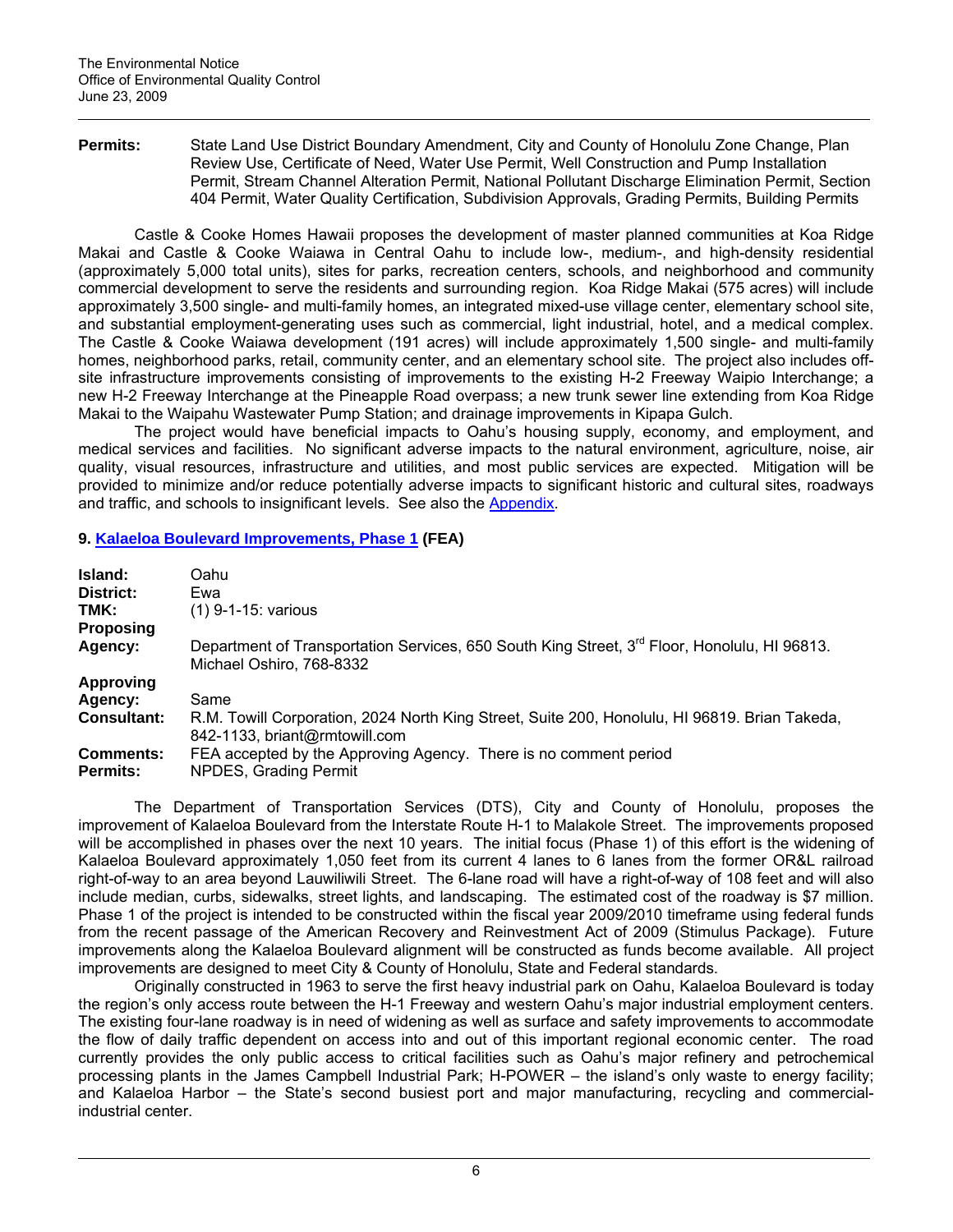This Environmental Assessment (EA) is an informational and disclosure document prepared for the DTS and is used to evaluate the possible environmental effects of the proposed action. This EA describes the proposed project and evaluates the potential for direct, indirect and cumulative impacts. State of Hawaii, City and County of Honolulu lands and federal funds will be used for the design and construction of the proposed project. This project, therefore, is subject to preparation of environmental documentation in accordance with Chapter 200, Title 11, Hawai'i Administrative Rules (HAR), Chapter 343, Hawaii Revised Statutes (HRS), and Federal Highway Administration (FHWA) National Environmental Policy Act (NEPA) requirements.

This EA addresses the potential for anticipated environmental impacts and considers the alternatives to the proposed action with appropriate mitigative measures to address and minimize the potential for impacts.

# **10. [Construction of Pier 29 Container Yard, Honolulu Harbor](http://oeqc.doh.hawaii.gov/Shared%20Documents/EA_and_EIS_Online_Library/Oahu/2000s/2009-06-23-OA-FEA-Pier-29-Container-Yard.pdf) (FEA)**

| Island:<br>District:                | Oahu<br><b>Honolulu</b>                                                                                                        |
|-------------------------------------|--------------------------------------------------------------------------------------------------------------------------------|
| TMK:<br><b>Proposing</b>            | $(1)$ 1-5-38:1(por.), 2, 8, 28, 29, 30, 31, 35, 36, 43, 44, 51, 57, 59, 60, 62, 63, 64, 65, 66, 67                             |
| Agency:                             | Department of Transportation, Harbors Division, 79 South Nimitz Highway, Honolulu, HI 96813.<br>Randal Hiraki, 587-1958        |
| <b>Approving</b>                    |                                                                                                                                |
| Agency:                             | Department of Transportation, 869 Punchbowl Street, Honolulu, HI 96813. Brennon Morioka,<br>Director                           |
| <b>Consultant:</b>                  | R.M. Towill Corporation, 2024 N. King Street, Suite 200, Honolulu, HI 96819. Chester Koga, 842-<br>1133, chesterk@rmtowill.com |
| <b>Comments:</b><br><b>Permits:</b> | FEA accepted by the Approving Agency. There is no comment period<br>NPDES (NOI C & F)                                          |

The Department of Transportation, Harbors Division, is proposing improvements at Honolulu Harbor Pier 29 to increase its functionality as a cargo support facility by adjusting the existing ground surface elevations to provide positive drainage, upgrading the existing pavement structure to accommodate increased and heavy duty vehicular loads, replacing existing utility lines with new utility lines that will satisfy the design standards of the City and County of Honolulu, and providing security lighting. Construction is scheduled to start July 2010. The cost of construction is approximately \$28.5 million. The Pier 29 improvements will accommodate the following future uses:

- 1) Loaded Container Yard Stacking Area to accommodate 165 container stalls.
- 2) Empty Container Storage Area for loading and offloading containers from ships docked at the existing bulkhead.
- 3) Eastbound Cargo Area used as a container storage area.
- 4) Rolling Stock Module Trailers Area used as a chassis storage yard.
- 5) Outport Cargo Area for 25 container stalls.
- 6) Gravel Storage Area for a storage area for miscellaneous lightweight items.

# **11. [Meyer Residence Shoreline Improvements](http://oeqc.doh.hawaii.gov/Shared%20Documents/EA_and_EIS_Online_Library/Oahu/2000s/2009-06-23-OA-DEA-Meyer-Residence.pdf) (DEA)**

| Island:            | Oahu                                                                                                                                                   |  |
|--------------------|--------------------------------------------------------------------------------------------------------------------------------------------------------|--|
| District:          | Koolaupoko                                                                                                                                             |  |
| TMK:               | 4-7-19:82                                                                                                                                              |  |
| <b>Applicant:</b>  | Joseph Meyer, P.O Box 1325, Kaneohe HI 96744                                                                                                           |  |
| <b>Approving</b>   |                                                                                                                                                        |  |
| Agency:            | Department of Planning and Permitting, City and County of Honolulu, 650 South King Street. 7 <sup>th</sup><br>Floor, Honolulu, HI 96813. Steven Tagawa |  |
| <b>Consultant:</b> | SSFM International, Inc., 501 Sumner Street, Suite 620, Honolulu, HI 96817. Jared Chang, 531-<br>1308                                                  |  |
| <b>Comments:</b>   | DEA pending 30-day comment. Address comments to the Applicant, with copies to the Approving<br>Agency, and Consultant                                  |  |
| Permits:           | Shoreline Setback Variance, NPDES, Building Permit, Department of Army Permit, Shoreline<br>Certification                                              |  |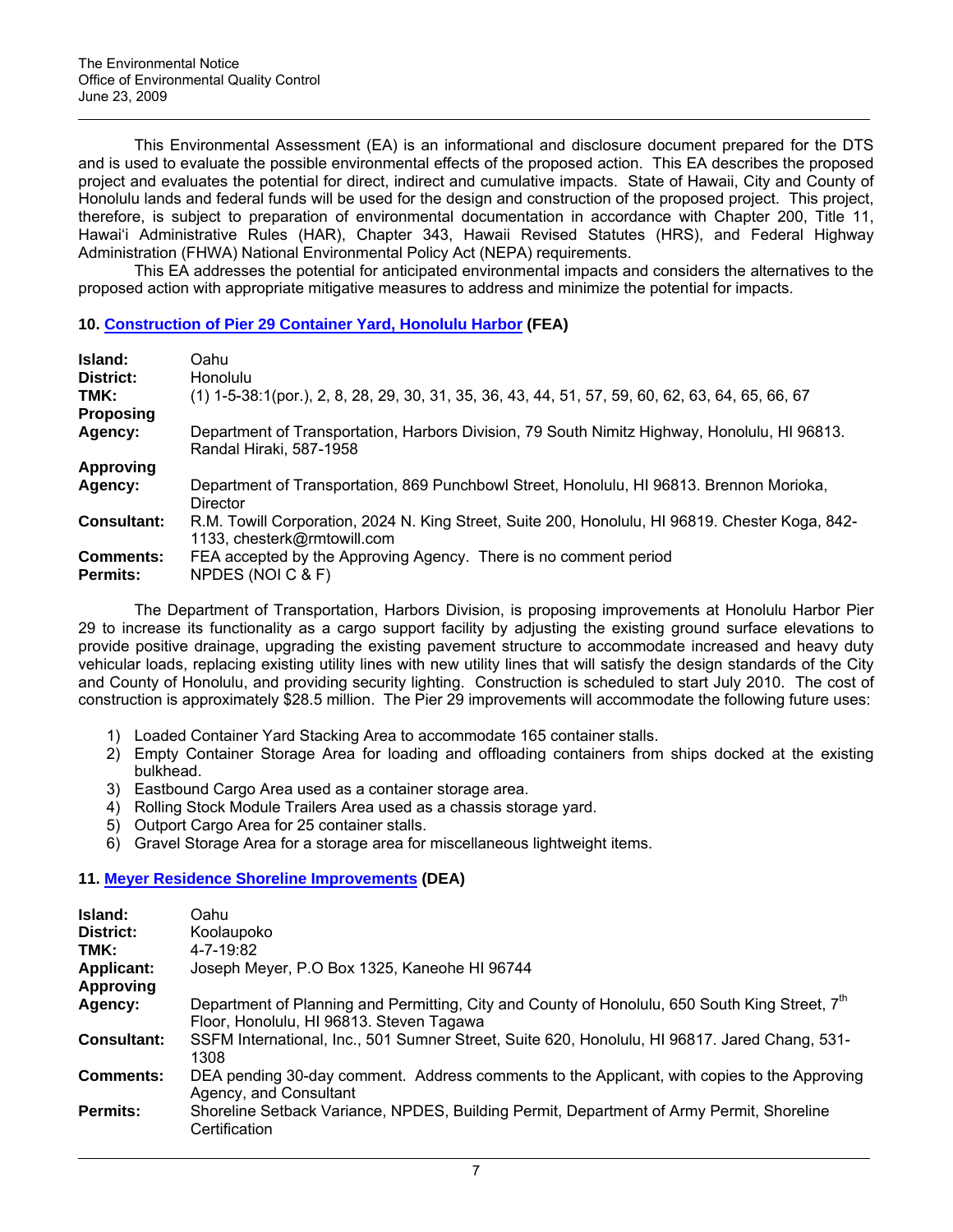Joseph Meyer (applicant) is proposing to construct shoreline improvements within the 40-foot shoreline setback area of his residential property on the island of Oahu. The property is situated at 47-83 Kamehameha Highway in Kahaluu. The shoreline area of this property has moderate steep slopes to vertical and overhanging. Thus, portions of the property's shoreline are unstable and unsafe.

The major improvements within the shoreline setback area will consist of an 18-inch high rock wall (nonseawall), concrete stairs, and anchored erosion control system. Other accessory improvements include demolition and removal of concrete debris, landscaping, and drainage improvements. The anchored erosion control system is being proposed to address slope stabilization and reduce the potential for erosion and slippage of material into Kaneohe Bay. All proposed improvements will be situated mauka (landward) of the certified shoreline.

No significant long-term impacts are expected to be generated by this project. Short-term adverse impacts would be related to construction activities and are expected to be minimal. In any event, best management practices to be implemented during construction would reduce such impacts. The project will require approval of a Shoreline Setback Variance and associated ministerial permits.

# **MAUI (HRS 343)**

# **12. [Lahaina McDonald's Restaurant Reconstruction](http://oeqc.doh.hawaii.gov/Shared%20Documents/EA_and_EIS_Online_Library/Maui/2000s/2009-06-23-MA-DEA-Lahaina-McDonalds.pdf) (DEA)**

| Island:<br>District: | Maui<br>Lahaina                                                                                                        |
|----------------------|------------------------------------------------------------------------------------------------------------------------|
| TMK:                 | (2) 4-5-01:19                                                                                                          |
| <b>Applicant:</b>    | McDonald's Restaurants of Hawaii, Inc., 1132 Bishop Street, Suite 2000, Honolulu, HI 96813. Mike<br>Yamamoto, 585-7173 |
| Approving            |                                                                                                                        |
| Agency:              | Maui Planning Commission, 250 South High Street, Wailuku, HI 96793. Kurt Wollenhaupt, 270-<br>1789                     |
| <b>Consultant:</b>   | Munekiyo & Hiraga, Inc., 305 High Street, Suite 104, Wailuku, HI 96793. Kimberly Skog, 244-2015                        |
| <b>Comments:</b>     | DEA pending 30-day comment. Address comments to the Applicant, with copies to the Approving<br>Agency, and Consultant  |
| <b>Permits:</b>      | Noise, Special Management Area (SMA), Building                                                                         |

McDonald's Restaurants of Hawaii, Inc. proposes the demolition and reconstruction of the Lahaina McDonald's Restaurant to provide required facility upgrades which will meet current corporate design standards. A new 4,365-square foot restaurant will replace the existing 4,274-square foot establishment. Encompassing an area of approximately 0.51 acre, the project site is located on the corner of Papalaua Street and Wainee Street in Lahaina, Maui.

The subject property is located within the Lahaina National Historic Landmark District. Work performed within the Lahaina National Historic Landmark District is a trigger for the preparation of an Environmental Assessment (EA), pursuant to Chapter 343, Hawaii Revised Statutes (HRS). Accordingly, this EA is being prepared in order to document and review the project's technical characteristics, environmental impacts, and alternatives. Furthermore, the project site is located in the County of Maui's Special Management Area (SMA), requiring the preparation of a SMA Use permit application. It is noted that the Maui Planning Commission will serve as the approving agency for the EA and SMA permit application.

### **13. [Proposed Kihei Police Station](http://oeqc.doh.hawaii.gov/Shared%20Documents/EA_and_EIS_Online_Library/Maui/2000s/2009-06-23-MA-FEA-Kihei-Police-Station.pdf) (FEA)**

| Island:            | Maui                                                                                                      |
|--------------------|-----------------------------------------------------------------------------------------------------------|
| District:          | Makawao                                                                                                   |
| TMK:               | $(2)$ 2-2-02:70 (por.) and 69 (por.)                                                                      |
| <b>Proposing</b>   |                                                                                                           |
| Agency:            | Police Department, 55 Mahalani Street, Wailuku, HI 96793. Captain Larry Hudson, 244-6435                  |
| Approving          |                                                                                                           |
| Agency:            | Same                                                                                                      |
| <b>Consultant:</b> | Munekiyo & Hiraga, Inc., 305 High Street, Suite 104, Wailuku, HI 96793. Rowena Dagdag-Andaya,<br>244-2015 |
| <b>Comments:</b>   | FEA accepted by the Approving Agency. There is no comment period                                          |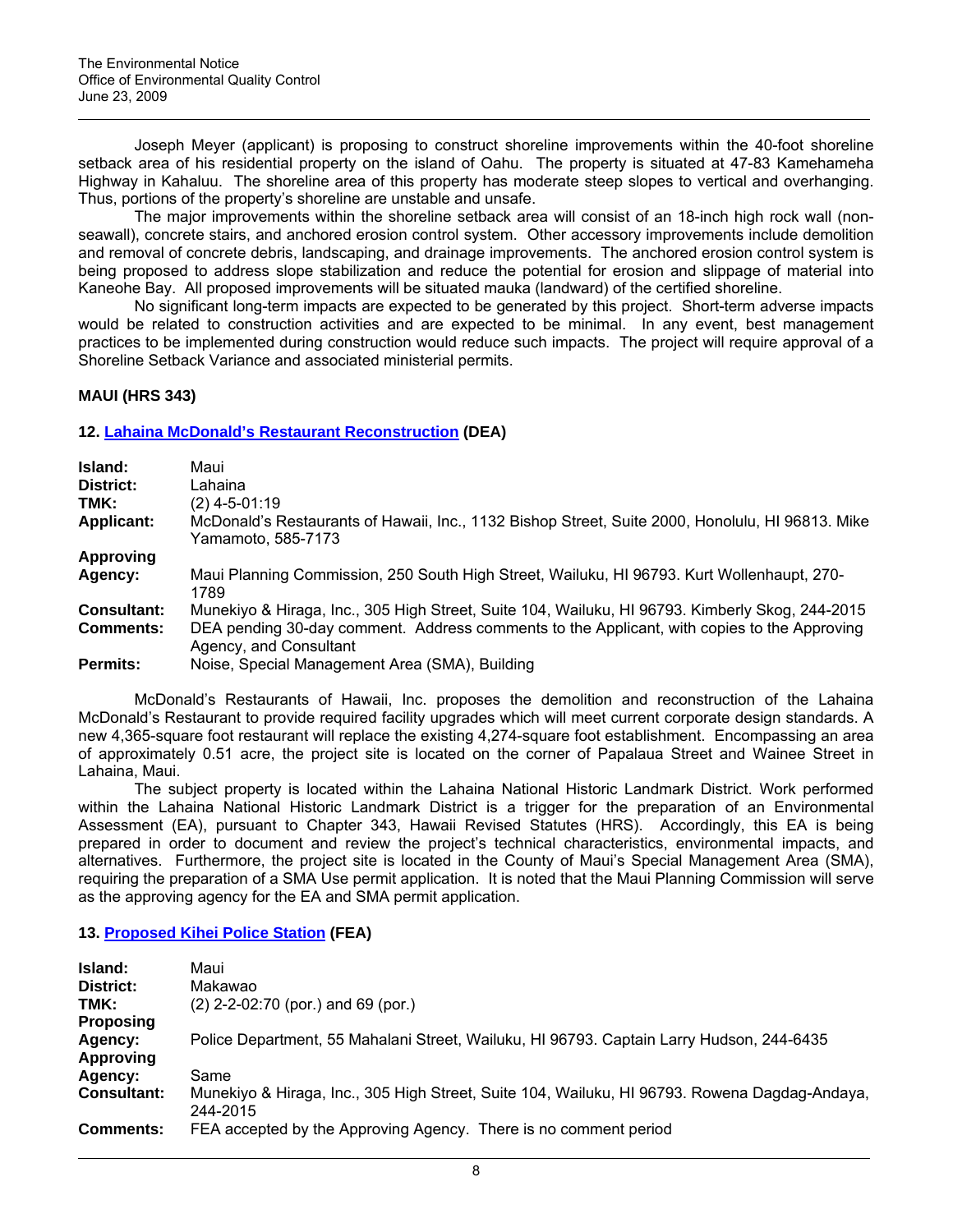Permits: District Boundary Amendment, NPDES (as applicable), Section 401 Water Quality Certification (as applicable), Noise (as applicable), Community Plan Amendment, Change in Zoning, Subdivision, Height Variance, and Construction Permits

The County of Maui, Police Department proposes to develop a police station at Tax Map Key Nos. (2) 2-2- 02:70 (por.) and (2) 2-2-02:69 (por.) in Kihei, Maui. The proposed site is located primarily on a large County park parcel and is located east (mauka) of Piilani Highway, in the vicinity of Kamalii Elementary School. The subject properties are owned by the County of Maui and Haleakala Ranch Company and access to the site will be provided from Kanani Road via Piilani Highway.

Currently, the Kihei police district office is located in a 2,400 square foot space in the Kihei Town Center, across from Kalama Park. Much of the Police Department's operations at this location is incompatible with the surrounding commercial shopping center usage. Moreover, this office does not contain adequate space to accommodate the staff and functional requirements of the Kihei police district. There are currently approximately 33 police personnel assigned to the district.

The proposed police station will be a two-story building with a total floor area of 46,934 square feet on approximately ten (10) acres of land. The facility has been designed to accommodate the functional aspects of the Kihei police district, including office, meeting, and training areas, holding cells, and record storage. The police station will be operational 24 hours a day, seven days a week. Related improvements include site grading and landscaping, installation of underground utilities, roadway access, and vehicle parking.

# **14. [Proposed Ohana Kai Affordable Housing Project](http://oeqc.doh.hawaii.gov/Shared%20Documents/EA_and_EIS_Online_Library/Maui/2000s/2009-06-23-MA-EISPN-Ohana-Kai-Village.pdf) (EISPN)**

| Island:<br>District:<br>TMK:<br><b>Applicant:</b><br><b>Accepting</b> | Maui<br>Wailuku<br>$(2)$ 3-6-01:18 and $(2)$ 3-6-04:03 (por.)<br>MVI, LLC, 4372 West Waiola Street, Kihei, HI 96753. Jesse Spencer, 298-7708                                                                                                         |
|-----------------------------------------------------------------------|------------------------------------------------------------------------------------------------------------------------------------------------------------------------------------------------------------------------------------------------------|
| <b>Authority:</b>                                                     | Department of Housing and Human Concerns, County of Maui, 2200 Main Street, Suite 546,<br>Wailuku, HI 96793. JoAnn Ridao, Deputy Director, 270-7805                                                                                                  |
| <b>Consultant:</b>                                                    | Munekiyo & Hiraga, Inc., 305 High Street, Suite 104, Wailuku, HI 96793. Mark Alexander Roy,<br>Project Manager, 244-2015                                                                                                                             |
| <b>Comments:</b>                                                      | EISPN pending 30-day comment. Address comments to the Applicant, with copies to the<br>Accepting Authority, and Consultant                                                                                                                           |
| Permits:                                                              | 201-H HRS Approval, District Boundary Amendment (Pursuant to Section 15-15-97 HAR of the<br>State Land Use Commission Rules), Subdivision Approval, Construction, National Pollutant<br>Discharge Elimination System (NPDES) Permits (as applicable) |

The applicant (MVI, LLC) proposes the development of a residential subdivision on approximately 257 acres of land (Project District 12) in Maalaea, Maui. The subdivision would contain approximately 1,100 singlefamily dwellings of which 60 percent (660 units) will be provided as affordable units through a formal selection program to qualified individuals in Below Moderate to Above Moderate (81 percent to 140 percent) median income groups at sales prices set forth by the County of Maui, Department of Housing and Human Concerns' (DHHC) Affordable Sales Price Guidelines. To maintain the affordability of the remaining 40 percent (440 units) of units that would be offered for sale in accordance with market demand, the applicant will set prices for those homes at or below the upper threshold of pricing for the Gap Income (141 to 160 percent) median income group, as defined in the DHHC Affordable Sales Price Guidelines. In addition to a residential component, the project will also include a neighborhood-oriented village town center, parks, open space, as well as lands for public/quasi-public use. Onsite infrastructure improvements include water conveyance, drainage, and wastewater systems, including a new wastewater treatment facility. A private drinking water system will also be developed in conjunction with the project on an adjacent parcel of land consisting of wells, a storage tank, and related infrastructure. Implementation of the Ohana Kai Village Project is intended to ease demand for affordable housing in Maui's residential market, which is projected to increase further given population growth rates, continual in-migration trends, and the increase in nonresident investment in Maui County.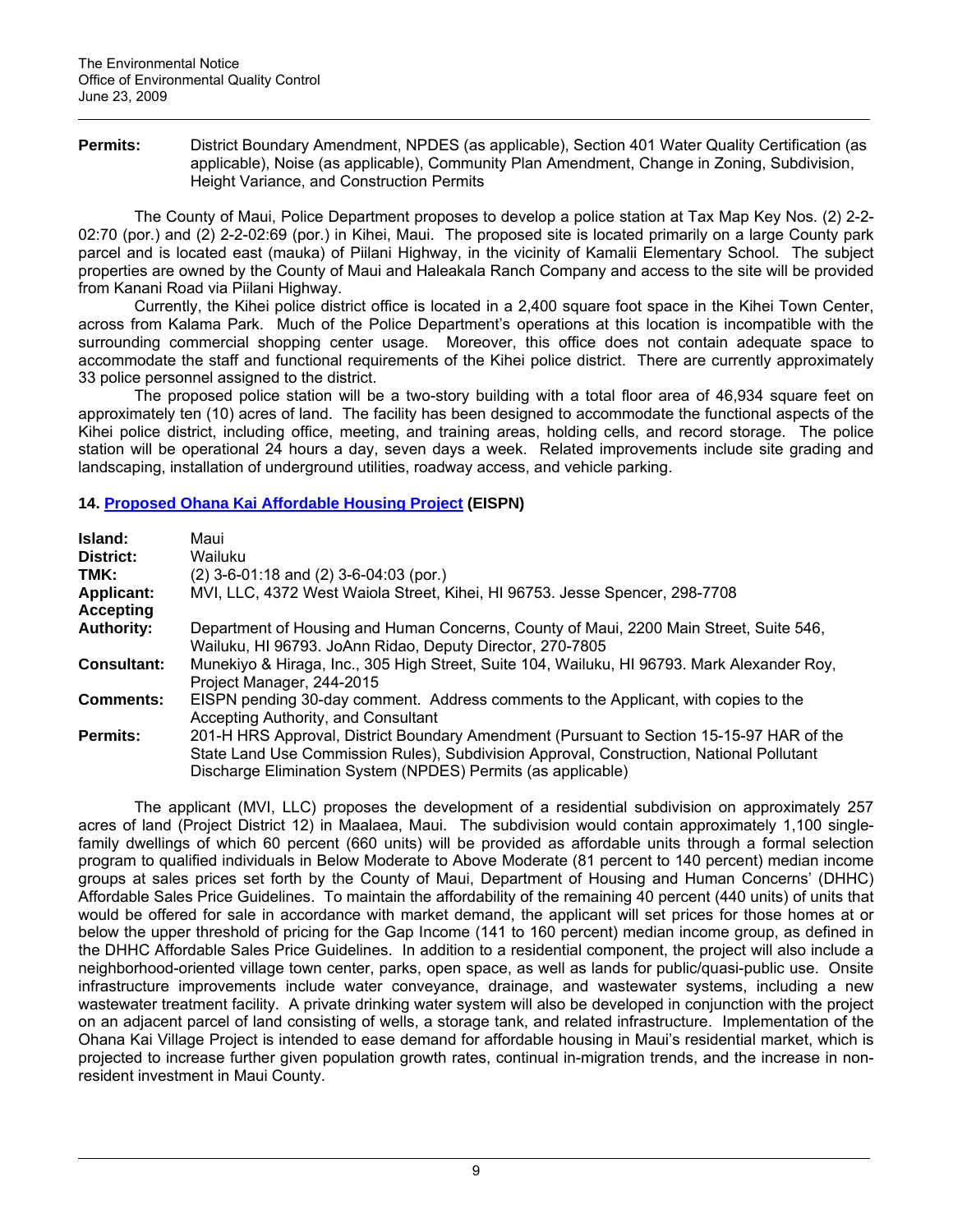# **HAWAII (HRS 343)**

### **15. [Ane Keohokalole Mid-Level Highway](http://oeqc.doh.hawaii.gov/Shared%20Documents/EA_and_EIS_Online_Library/Hawaii/2000s/2009-06-23-HA-DEA-Ane-Keohokalole-Hwy.pdf) (DEA)**

| Island:                             | Hawaii                                                                                                                                                                                   |
|-------------------------------------|------------------------------------------------------------------------------------------------------------------------------------------------------------------------------------------|
| District:                           | North Kona                                                                                                                                                                               |
| TMK:                                | Various (see Table 3-1 of the document for TMKs of properties adjacent to the proposed highway)                                                                                          |
| <b>Proposing</b>                    |                                                                                                                                                                                          |
| Agency:                             | County of Hawaii, Department of Public Works, Aupuni Center, 101 Pauahi Street, Suite 7, Hilo, HI<br>96720. Warren H. W. Lee, Director, 327-3520                                         |
| <b>Approving</b>                    |                                                                                                                                                                                          |
| Agency:                             | State Department of Transportation (HDOT), 869 Punchbowl Street, Room 509, Honolulu, HI<br>96813. Brennon Morioka, Director, 587-2150                                                    |
| <b>Consultant:</b>                  | Belt Collins Hawaii Ltd., 2153 North King Street, Suite 200, Honolulu, HI 96819. Lesley A.<br>Matsumoto, 521-5361                                                                        |
| <b>Comments:</b><br><b>Permits:</b> | DEA pending 30-day comment. Address comments to the Proposing Agency and Consultant<br>State Department of Health (DOH) – National Pollutant Discharge Elimination System (NPDES)        |
|                                     | permit for storm water discharges associated with construction activities; Underground Injection                                                                                         |
|                                     | Control (UIC) permit for drainage injection; State Department of Business, Economic Development<br>and Tourism (DBEDT) – Coastal Zone Management (CZM) Federal Consistency Review; State |
|                                     | DLNR-State Historic Preservation Division (SHPD) - Archaeological Inventory Survey,                                                                                                      |
|                                     | Archaeological Mitigation Plan, and Burial Treatment Plan approvals; State Department of                                                                                                 |
|                                     | Transportation (DOT) – permit to perform work upon State highways for any work within the                                                                                                |
|                                     | Kealakehe Parkway right-of-way; and County of Hawaii Department of Public Works (DPW) -                                                                                                  |
|                                     | Grubbing, Grading, Excavation, and Stockpiling permits                                                                                                                                   |

The Ane Keohokalole Mid-Level Highway project (Proposed Action) consists of the development of a new regional roadway link and utility corridor connecting Palani Road to the south and Hina Lani Street to the north, widening of Palani Road to provide additional vehicular lanes and a utility corridor between Henry Street and Queen Kaahumanu Highway, and associated improvements within existing right-of-ways. The purpose of the Proposed Action is to improve connectivity, reduce traffic congestion, provide a multi-modal corridor, and support future regional development such as that planned by the Queen Liliuokalani Trust, the Hawaii Finance and Development Corporation, and the Department of Hawaiian Home Lands.

No significant adverse direct, indirect, or cumulative impacts from the Proposed Action would occur on the resources evaluated. The Proposed Action includes plans and designs to prevent potential significant impacts on specific resources from occurring. Such plans and designs include: preparation and implementation of archaeological mitigation plans and a burial treatment plan; distribution of Cultural Impact Assessments as part of this EA for review and comment; and use of bio-retention sites to prevent changes in groundwater quantity and quality from highway surface run-off to downgradient locations such as the anchialine ponds at Koloko-Honokohau National Historical Park. See also the [Appendix.](http://oeqc.doh.hawaii.gov/Shared%20Documents/EA_and_EIS_Online_Library/Hawaii/2000s/2009-06-23-HA-DEA-Ane-Keohokalole-Hwy-App.pdf)

# **16. [Honokaa Large Capacity Cesspool Conversion](http://oeqc.doh.hawaii.gov/Shared%20Documents/EA_and_EIS_Online_Library/Hawaii/2000s/2009-06-23-HA-DEA-Honokaa-Large-Capacity-Cesspool-Conversion.pdf) (DEA)**

| Island:            | Hawaii                                                                                                                   |
|--------------------|--------------------------------------------------------------------------------------------------------------------------|
| District:          | Hamakua                                                                                                                  |
| TMK:               | (3) 4-5-02:60                                                                                                            |
| Proposing          |                                                                                                                          |
| Agency:            | County of Hawaii, Department of Environmental Management, 25 Aupuni Street, Hilo, HI 96720.<br>Dora Beck, P.E., 961-8513 |
| Approving          |                                                                                                                          |
| Agency:            | Same                                                                                                                     |
| <b>Consultant:</b> | Brown and Caldwell, 1955 Main Street, Suite 200, Wailuku, HI 96793. Craig Lekven, P.E., 244-<br>7005                     |
| <b>Comments:</b>   | DEA pending 30-day comment. Address comments to the Proposing Agency and Consultant                                      |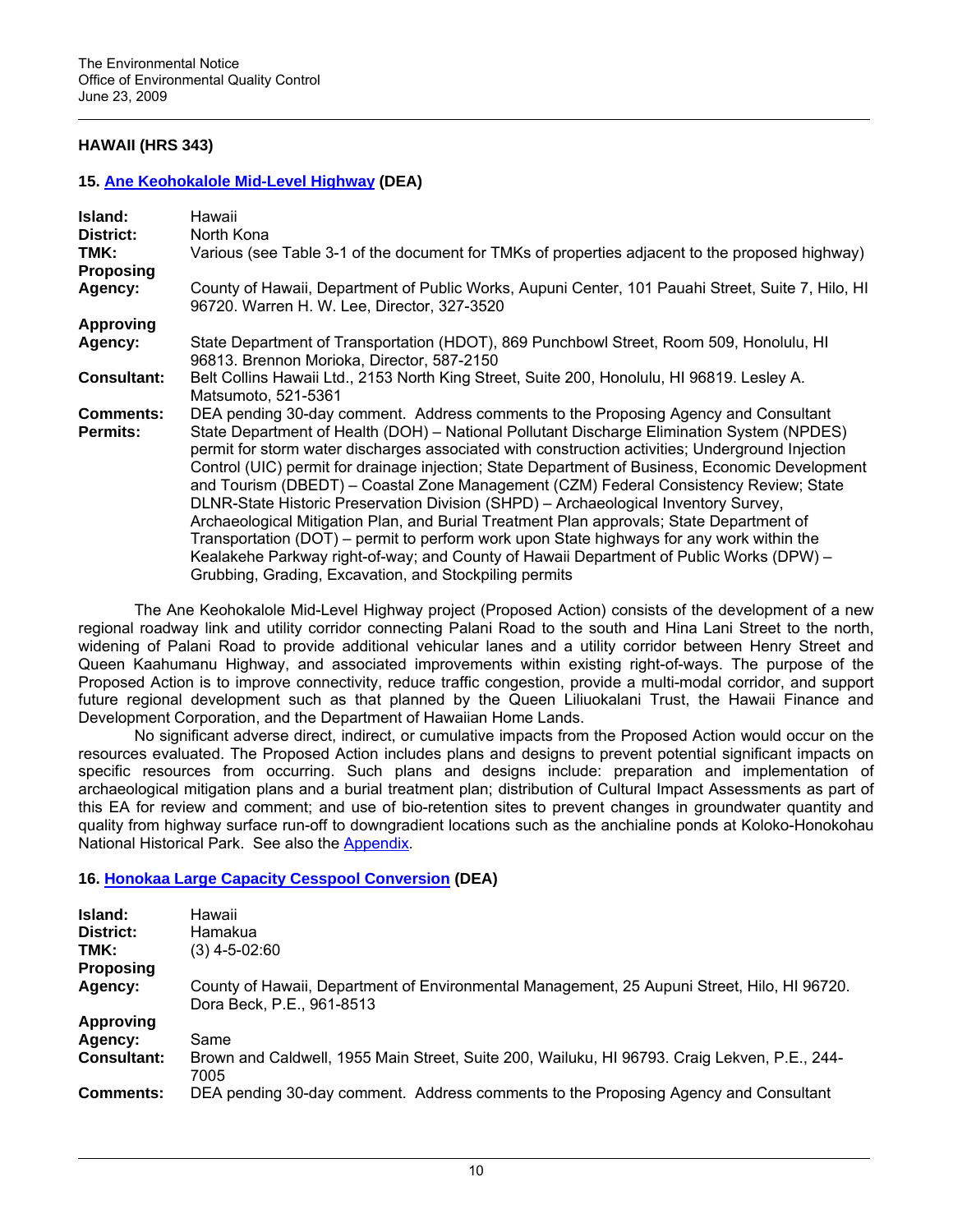**Permits:** Plan approval; NPDES Stormwater, Construction Dewatering, Hydrotesting; Underground Injection Control; Building, grading, excavation; Special Management Area; Fuel storage tank; Wastewater management

The County of Hawaii, Department of Environmental Management is proposing to upgrade the capacity of the existing Honokaa Wastewater Treatment Plant from 56,800 gallons per day to 200,000 gallons per day. The increased capacity is needed to treat the increased wastewater flow that will result after connecting existing properties with large capacity cesspools to the sewer system.

The existing facultative ponds at the wastewater treatment plant will be excavated and relined to provide additional treatment volume. Floating aerators and baffle curtains will be added to increase the treatment capacity. Other improvements include an upgraded headworks, plant water system, additional injection wells to increase disposal capacity, and road improvements to provide all-weather access. Electrical and telephone service will be extended to the wastewater treatment plant site. The proposed action is not anticipated to produce significant impacts to the environment.

**17. [Hale Piula Haina Native Forest and Bird Habitat Restoration Activities and Research Facility](http://oeqc.doh.hawaii.gov/Shared%20Documents/EA_and_EIS_Online_Library/Hawaii/2000s/2009-06-23-HA-DEA-Hale-Piula-Haina-Native-Forest-Bird-Habitat-Restoration.pdf) (DEA)** 

| Island:           | Hawaii                                                                                                                                                                                 |
|-------------------|----------------------------------------------------------------------------------------------------------------------------------------------------------------------------------------|
| District:         | North Kona                                                                                                                                                                             |
| TMK:              | $(3^{rd})$ 7-1-01:03, and 7-1-01:06 and 07                                                                                                                                             |
| <b>Applicant:</b> | Henk and Akemi Rogers, 1288 Ala Moana Boulevard, Honolulu, HI 96814. Ron Terry: 969-7090                                                                                               |
| Approving         |                                                                                                                                                                                        |
| Agency:           | Department of Land and Natural Resources, Office of Coastal and Conservation Lands, P.O. Box<br>621, Honolulu HI 96809. Sam Lemmo: 587-0377                                            |
| Consultant:       | Geometrician Associates, PO Box 396, Hilo HI 96721. Ron Terry, 969-7090                                                                                                                |
| <b>Comments:</b>  | DEA pending 30-day comment. Address comments to the Applicant, with copies to the Approving<br>Agency, and Consultant                                                                  |
| <b>Permits:</b>   | County Department of Public Works, Building Division Approval and Building Permit; Hawaii,<br>Planning Department, Plan Approval; State Department of Land and Natural Resources, CDUP |

 Henk and Akemi Rogers are planning a program of native forest restoration and scientific research for their 2.755-acre property in the ahupuaa of Puu Waawaa. The property is located at about 4,650 feet in elevation surrounded by land under the control of DOFAW. Known as Hale Piula Haina, it was developed beginning in the mid-20<sup>th</sup> century to provide catchment water for a cattle ranch. The project will restore a diverse native forest to provide optimum habitat and food supply for native birds of Puu Waawaa, and includes demolition of the remnants of the catchment system; removal of alien plants; planting of native trees, shrubs and herbs; and advanced predator excluder fencing. Another key aspect of the project is to build a rudimentary facility for the long-term scientific study of the management of the flora and fauna for optimum bird habitat restoration. The project also involves a request for formalization of an easement route and permission for minor repairs along an existing fourwheel-drive road.

The project will be highly beneficial for native flora and fauna, and potential adverse impacts will be avoided through careful survey of the property and timing of alien species removal and construction. A fire plan is being developed to prevent wildfires and assist the State in fire suppression. Historic sites in the form of catchment system remnants are present; they are proposed for documentation prior to removal. No traditional cultural resources or practices are present on the property, and the restoration and research aspects of the project will have direct and indirect benefit to regional forest resources that are of cultural value.

**18. [Rueselle Change of Zone Application](http://oeqc.doh.hawaii.gov/Shared%20Documents/EA_and_EIS_Online_Library/Hawaii/2000s/2009-06-23-HA-FEA-Rueselle-Zone-Change.pdf) (FEA)** 

| Island:           | Hawaii                                                                                                                    |
|-------------------|---------------------------------------------------------------------------------------------------------------------------|
| District:         | Puna                                                                                                                      |
| TMK:              | $(3)$ 1-5-14:10                                                                                                           |
| <b>Applicant:</b> | Rueselle Lewis, P.O. Box 481, Pahoa, HI 96778. 938-5384                                                                   |
| Approving         |                                                                                                                           |
| Agency:           | County of Hawaii, Planning Department, 101 Pauahi Street, Suite 3, Hilo, HI 96720. Bobbie Jean<br>Leithead-Todd, 961-8288 |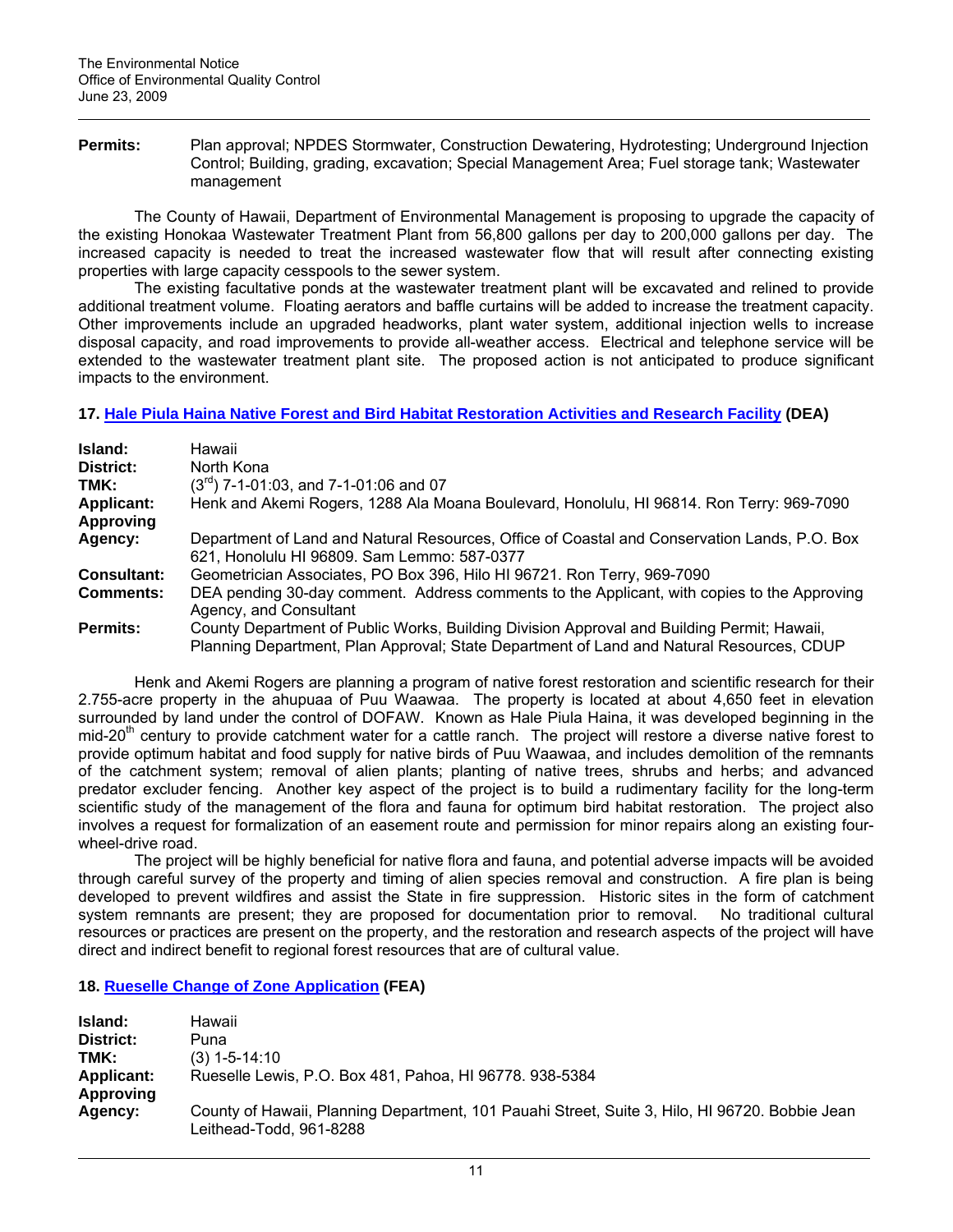| <b>Consultant:</b> | All Aina Services, P.O. Box 291, Laupahoehoe, HI 96764. Jennifer Rosse, 969-3882 |
|--------------------|----------------------------------------------------------------------------------|
| <b>Comments:</b>   | FEA accepted by the Approving Agency. There is no comment period                 |
| <b>Permits:</b>    | Change of Zone, Building Permit, Wastewater System Approval                      |

The applicant is proposing to change the zoning on her 45,914 sq ft parcel. The current zoning is RS-15 and the proposed zoning is CV-10. The adjoining lot to the southwest is zoned CV-10 and the other adjoining lots are zoned RS-15. The applicant plans to build a preschool and meeting facility. There are no developments on the parcel. The development will include a preschool classroom, meeting facility, and separate storage and bathroom facilities for each in a single-level building of approximately 2,200 sq ft. It is anticipated that enrollment will be full, based on the availability of preschool facilities in the area. The maximum enrollment for a center this size is 20 children, requiring a staff of 5 teachers. The meeting facility will be available to the community for various events. The applicant owns a 20 foot wide road and utility easement through TMK (3) 1-5-14:23, to a county-owned roadway. This roadway is considered a homestead paper road and is currently an unimproved 30 ft roadway and is not paved. The County of Hawaii Department of Public Works has provided standards for improving this road. Parking will be provided on site. In accordance with the Zoning Code, 11 parking spaces are required. There will be additional spaces for the meeting facility. There is also a covered loading and unloading area in front of the building, with space for 2 vehicles. No sensitive biological, archaeological or cultural resources are present on the parcel. The proposed project will not have any significant direct, indirect, secondary or cumulative impacts on the physical or human environments.

# **19. [Fire Administration Support Complex](http://oeqc.doh.hawaii.gov/Shared%20Documents/EA_and_EIS_Online_Library/Hawaii/2000s/2009-06-23-HA-FEA-Fire-Admin-Support-Complex.pdf) (FEA)**

| Island:            | Hawaii                                                                                                                                                                                       |
|--------------------|----------------------------------------------------------------------------------------------------------------------------------------------------------------------------------------------|
| District:          | South Hilo                                                                                                                                                                                   |
| TMK:               | $(3)$ 2-4-01:176 & 178 (previously parcel 168 [Portion])                                                                                                                                     |
| <b>Proposing</b>   |                                                                                                                                                                                              |
| Agency:            | County of Hawaii, Department of Public Works, Aupuni Center, 101 Pauahi Street, Suite 7, Hilo, HI<br>96720-4224. Phone: 961-8331; Fax: 961-8410                                              |
| <b>Approving</b>   |                                                                                                                                                                                              |
| Agency:            | Same                                                                                                                                                                                         |
| <b>Consultant:</b> | M&E Pacific, Inc. (now AECOM Pacific, Inc.), Davies Pacific Center, 841 Bishop Street, Suite 1900,<br>Honolulu, HI 96813. Michael Nishimura, Project Manager, Phone: 521-3051; Fax: 524-0246 |
| <b>Comments:</b>   | FEA accepted by the Approving Agency. There is no comment period                                                                                                                             |
| <b>Permits:</b>    | County of Hawaii, Planning Department: Special Permit                                                                                                                                        |

This project proposes the construction of a Fire Administration Support Complex to serve as the main, centralized base of operations for the County of Hawaii Fire Department for the area. The first phase of the proposed complex, anticipated for construction commencement in late-2009, includes a Fire Administration Building, Emergency Dispatch Building, site infrastructure utilities, paved parking area, and paved access roadway within a 50′-wide right of way (ROW) on the eastern boundary of the site. Future phases will involve construction of a Fire Preparation & Training Building, parking, an open training area, and a court yard area. The master plan development also includes a museum, covered training area, warehouse, and fire station; however, the specifics of these facilities have not been finalized. Site lighting, potable water, sewer, electrical service, telecommunications, and other miscellaneous fencing, signage, grading and drainage will be included in the design as required. The facilities will be designed to be ADA accessible. The proposed project will centralize the administrative units, emergency dispatch, and personnel training for the Fire Department. A radio tower may also be required for use by the emergency dispatch.

# **CONSERVATION DISTRICT USE PERMITS**

Pursuant to HAR §13-5, persons interested in commenting on the following Conservation District Use Application (Departmental Permit) must submit comments to the Department of Land and Natural Resources. Also, anyone interested in receiving notification of determinations on Conservation District Use Applications must submit requests to DLNR that include the following information: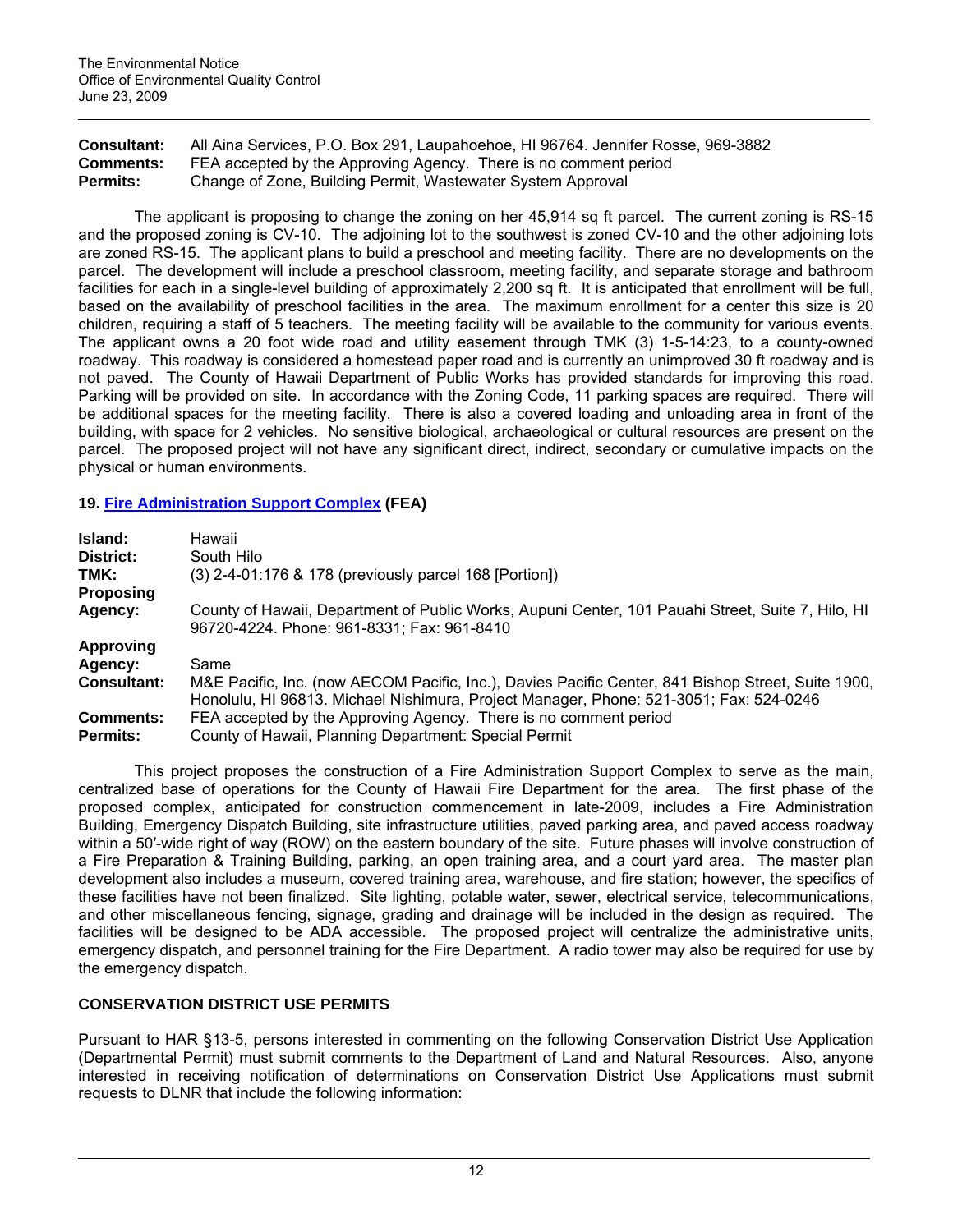- 1. Name and address of the requestor;
- 2. The permit for which the requestor would like to receive notice of determination; and
- 3. The date the notice was initially published in the Environmental Notice.

Both comments and requests for notification of determinations must be submitted to DLNR within thirty days from the initial date that the notice was published in the Environmental Notice. Please send comments and requests to: State Department of Land and Natural Resources, Office of Conservation and Coastal Lands, P.O. Box 621, Honolulu, HI 96809. DLNR will make every effort to notify those interested in the subject CDUA, it is not obligated to notify any person not strictly complying with the above requirements. For more information, contact Kimberly Tiger Mills of our Office of Conservation and Coastal Lands staff at 587-0382.

### **Temporary Structures and Related Infrastructure Improvements at Kulani Correctional Facility**

| File No.:                   | CDUA HA-3517                                                                 |
|-----------------------------|------------------------------------------------------------------------------|
| <b>Applicant:</b>           | State Department of Accounting and General Services                          |
| Location:                   | Waiakea, South Hilo, Hawaii                                                  |
| TMK:                        | $3 - 2 - 4 - 08:09$                                                          |
| <b>Proposed Action:</b>     | Temporary Structures and Related Infrastructure Improvements at Kulani       |
|                             | <b>Correctional Facility</b>                                                 |
| 343, HRS determination:     | FEA was published in OEQC's Environmental Notice on Nov. 8, 2008, and the    |
|                             | State Department of Accounting and General Services was the approving agency |
| <b>Applicant's Contact:</b> | Ernest Y.W. Lau, 586-0526                                                    |

### **SPECIAL MANAGEMENT AREA (CHAPTER 25, REVISED ORDINANCES OF HONOLULU)**

### **[New Business Services Shop](http://oeqc.doh.hawaii.gov/Shared%20Documents/EA_and_EIS_Online_Library/Oahu/2000s/2009-06-23-OA-FEA-New-Business-Services-Shop.pdf) (FEA)**

| Island:<br>District:<br>TMK:<br><b>Applicant:</b><br>Approving | Oahu<br><b>Honolulu</b><br>$9 - 8 - 21.42$<br>PB & Ches, LLC, 98-814 Olena Street, Pearl City, HI 96701. Patricia Borengasser, 227-9100                                              |
|----------------------------------------------------------------|--------------------------------------------------------------------------------------------------------------------------------------------------------------------------------------|
| Agency:                                                        | Department of Planning and Permitting, 650 South King Street, 7th Floor, Honolulu, HI 96813. Lin<br>Wong. 768-8033                                                                   |
| <b>Consultant:</b><br><b>Comments:</b><br><b>Permits:</b>      | Patrick Seguirant, 91-1030 Kaihi Street, Ewa Beach, HI 96706. 683-4477<br>FEA accepted by the Approving Agency. There is no comment period<br>Special Management Area Permit (Major) |

The applicant proposes to demolish an existing building formerly used as a fast food and Korean/Japanese food restaurant, and construct a new two-story, 2,600-square-foot commercial building with a 7-stall parking lot and appurtenant site improvements. The new building will house an establishment that provides business services, such as minor printing, foil stamping, die cutting, folding and binding services, to other business establishments.

# **COASTAL ZONE NOTICES**

### **Federal Consistency Reviews**

The Hawaii Coastal Zone Management (CZM) Program has received the following federal actions to review for consistency with the CZM objectives and policies in Chapter 205A, HRS. This public notice is being provided in accordance with section 306(d)(14) of the National Coastal Zone Management Act of 1972, as amended. For general information about CZM federal consistency please call John Nakagawa with the Hawaii CZM Program at 587-2878. For neighboring islands use the following toll free numbers: Lanai & Molokai: 468-4644 x72878, Kauai: 274-3141 x72878, Maui: 984-2400 x72878 or Hawaii: 974-4000 x72878. For specific information or questions about an action listed below please contact the CZM staff person identified for each action. Federally mandated deadlines require that comments be received by the date specified for each CZM consistency review. Comments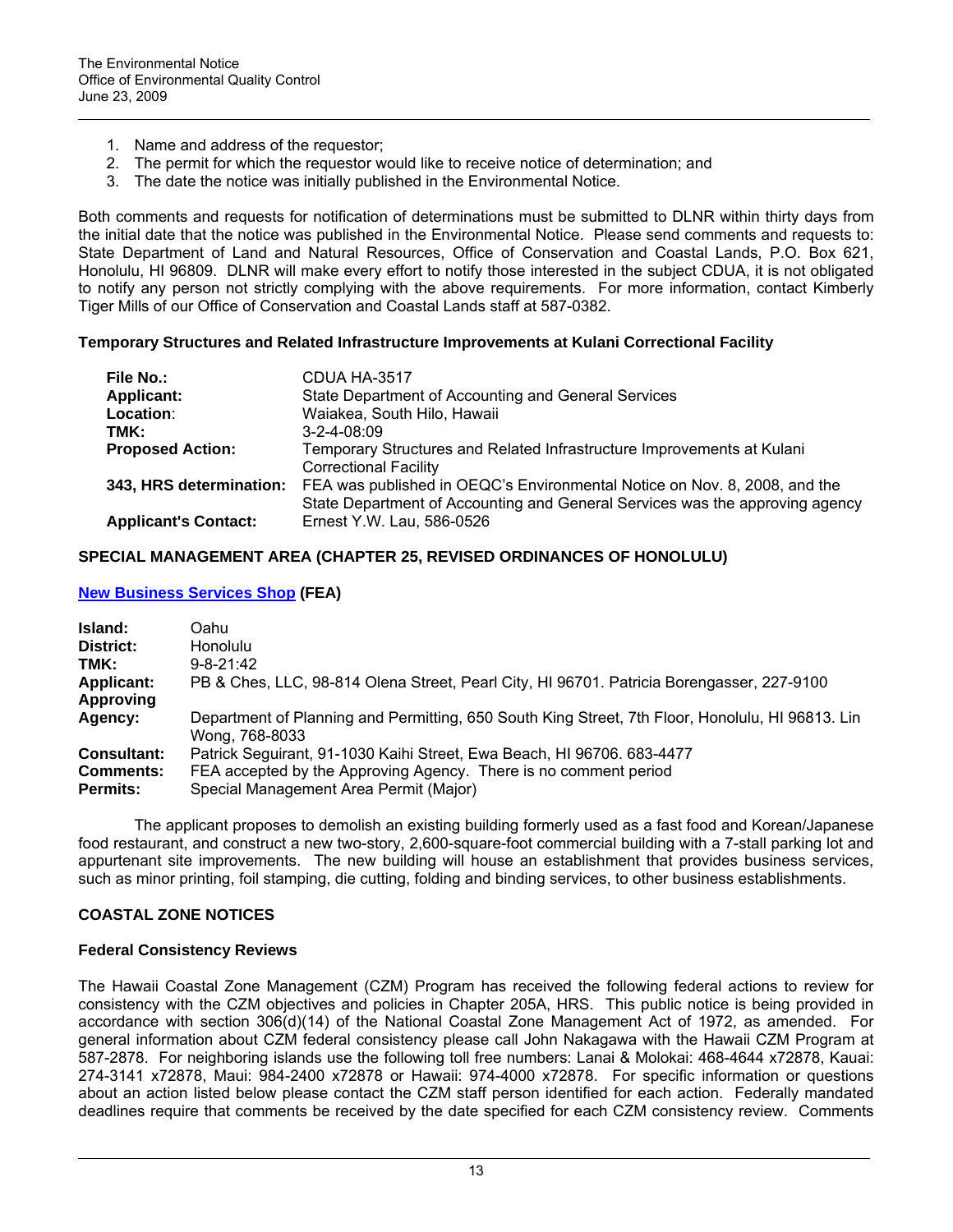may be submitted to: Office of Planning, Department of Business, Economic Development and Tourism, P.O. Box 2359, Honolulu, HI 96804. Email: [jnakagaw@dbedt.hawaii.gov](mailto:jnakagaw@dbedt.hawaii.gov) or Fax: (808) 587-2899.

### **Honolulu Harbor Pier 21 Repairs, Oahu**

| Applicant:                 | State of Hawaii Department of Transportation, Harbors Division                                                        |
|----------------------------|-----------------------------------------------------------------------------------------------------------------------|
| Contact:                   | Arnold Fukumoto, 587-1875                                                                                             |
| Federal Action:            | <b>Federal Permit</b>                                                                                                 |
| Federal Agency:            | U.S. Army Corps of Engineers                                                                                          |
| Location:                  | Honolulu Harbor Pier 21, Oahu                                                                                         |
| CZM Contact:               | John Nakagawa, 587-2878, jnakagaw@dbedt.hawaii.gov                                                                    |
|                            | Proposed Action: The applicant proposes to stabilize a bottom slope, repair subsidence of landward sections of a      |
|                            | pier, and demolish a finger pier at Pier 21 in Honolulu Harbor. The work would involve the demolition of an           |
|                            | unstable concrete finger pier, installing a new concrete filled fabric revetment mat (150-feet x 25-feet x 6-inches), |
|                            | driving 175 linear feet of new steel sheet piling landward of the existing steel sheet piling, and performing         |
|                            | subsidence repairs by removing 350 cubic yards of sub-grade material landward of the new bulkhead. No                 |
|                            | discharge of dredged or fill material will be involved.                                                               |
| Comments Due: July 7, 2009 |                                                                                                                       |

#### **Ala Wai Canal Sewer Force Main Crossing, Waikiki, Oahu**

| Applicant:                                                        | City & County of Honolulu Department of Design & Construction                                                   |
|-------------------------------------------------------------------|-----------------------------------------------------------------------------------------------------------------|
| Contact:                                                          | Chester Koga, R. M. Towill Corporation, 832-1133                                                                |
| Federal Action:                                                   | <b>Federal Permit</b>                                                                                           |
| Federal Agency:                                                   | U.S. Army Corps of Engineers                                                                                    |
| Location:                                                         | Ala Wai Canal, between Ala Moana Blvd. and Seaside Ave.                                                         |
| CZM Contact:                                                      | John Nakagawa, 587-2878, jnakagaw@dbedt.hawaii.gov                                                              |
|                                                                   | Proposed Action: Install 5,800 lineal feet of new 72-inch sewer force main beneath Ala Wai Canal using micro-   |
|                                                                   | tunneling. The project also involves removing the existing temporary by-pass force main that was installed when |
|                                                                   | the Beach Walk force main failed in June 2006. Two temporary canoe docks will be installed on the mauka bank of |
|                                                                   | the Ala Wai Canal to provide recreational access to the Canal.                                                  |
| $O_{\text{current}}$ $\sim$ $O_{\text{total}}$ $O_{\text{total}}$ |                                                                                                                 |

Comments Due: July 7, 2009

#### **Replace Makaha Bridges No. 3 & No. 3A, Farrington Hwy., Makaha, Oahu**

| Applicant:      | State of Hawaii Department of Transportation, Highways Division                                                                         |
|-----------------|-----------------------------------------------------------------------------------------------------------------------------------------|
| Contact:        | Brian Takeda, R.M. Towill Corporation, 842-1133                                                                                         |
| Federal Action: | Federal Funding and Federal Permit                                                                                                      |
| Federal Agency: | Federal Highway Administration (FHWA), U.S. Army Corps of Engineers                                                                     |
| Location:       | Farrington Hwy. at West Makaha Stream (Bridge 3A) and Makaha Stream (Bridge 3), Oahu                                                    |
| TMK:            | $(1)$ 8-4-2:47 to 8-4-10:12                                                                                                             |
| CZM Contact:    | John Nakagawa, 587-2878, <i>inakagaw@dbedt.hawaii.gov</i>                                                                               |
|                 | Proposed Action: Use federal funds from the FHWA to replace two existing wooden bridges along Farrington                                |
|                 | Highway, Makaha Bridges No. 3 and No. 3A, with new concrete bridges. Both bridges have been classified as                               |
|                 | . من موجودا المادية في 10 أول عام 140 مليون المربوط والمستحدة الأوروبية المستحدة المستحدة المستحدة والمستحدة المستحدة المستحدة المستحدة |

Highway, Makaha Bridges No. 3 and No. 3A, with new concrete bridges. Both bridges have been classified as obsolete and require replacement. The replacement bridges will increase the travel widths to 12-foot wide lanes in each direction and 10-foot wide shoulders to accommodate pedestrians and bicyclists. The project will require construction of a temporary by-pass road and temporary stream crossings. The by-pass road and connector with Kili Drive will be located along the makai edge of the Farrington Hwy. right-of-way. The project also requires a permit from the U.S. Army Corps of Engineers. The applicant has applied for authorization under the Corps of Engineers Nationwide Permits No. 14 - Linear Transportation Projects and No. 33 - Temporary Construction, Access, and Dewatering. These two Nationwide Permits were previously issued general CZM consistency concurrences on May 11, 2007.

Comments Due: July 7, 2009

### **Modification of Department of the Navy De Minimis Activities under the Coastal Zone Management Act**

| Federal Action: | <b>Federal Agency Activity</b> |
|-----------------|--------------------------------|
| Federal Agency: | Department of the Navy         |
| Contact:        | Brian Yamada, 472-1449         |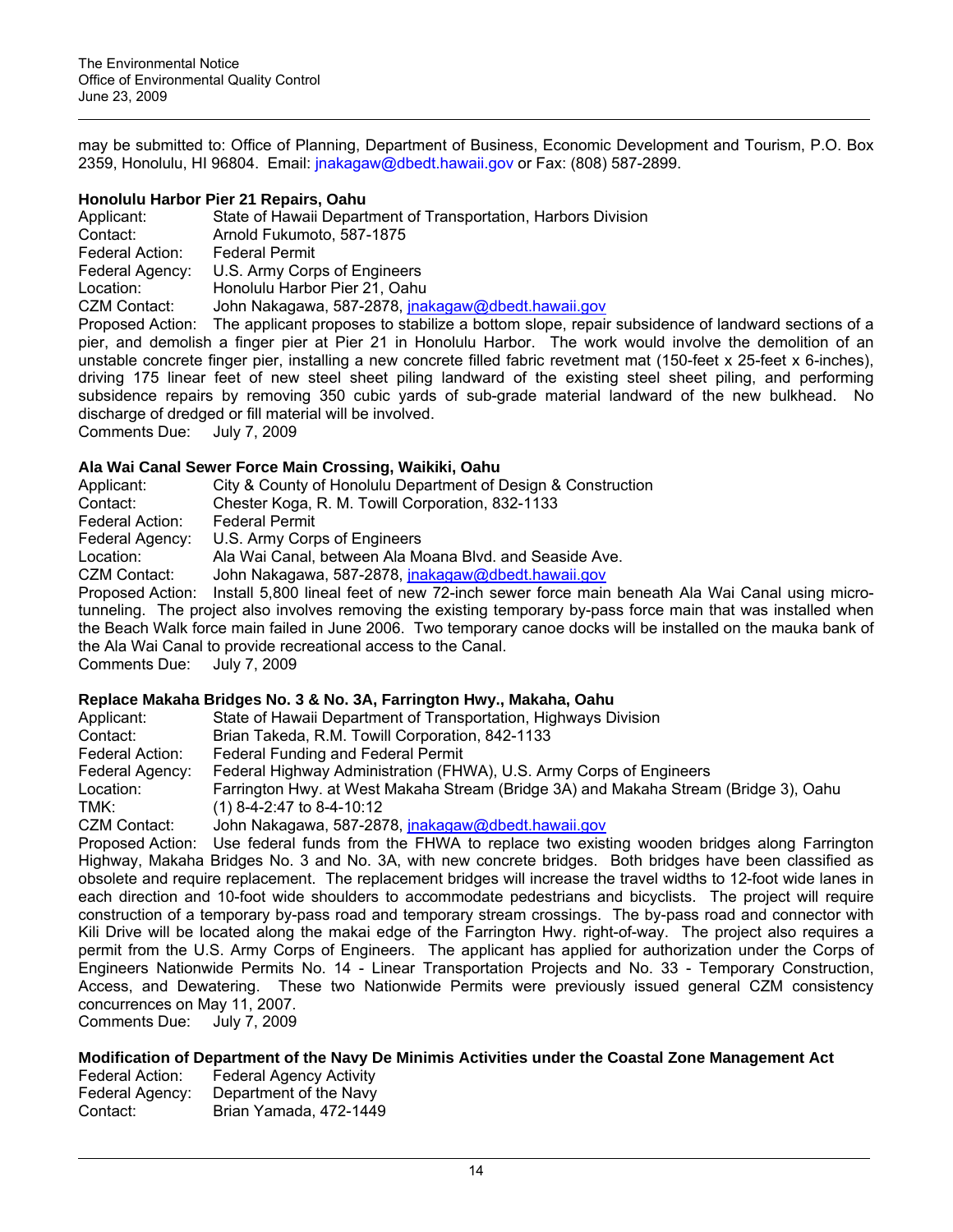Location: Pearl Harbor Naval Complex, Naval Magazine Lualualei, and Naval Communications and Telecommunications Area Master Station Pacific, Marine Corps Base Hawaii Kaneohe Bay, and Camp Smith, Oahu; Pacific Missile Range Facility, Kauai; and all associated installations/facilities/equipment located outside of these Navy properties. CZM Contact: John Nakagawa, 587-2878, [jnakagaw@dbedt.hawaii.gov](mailto:jnakagaw@dbedt.hawaii.gov)

Proposed Action: The Navy is proposing to modify its current list of de minimis activities under the Coastal Zone Management Act. De minimis activities are activities that occur within federally excluded areas (areas not within the Hawaii coastal zone management area) and are expected to have insignificant direct or indirect (cumulative and secondary) coastal effects. The original de minimis list was previously approved by the CZM Program on April 2, 2007. The proposed modifications include: adding Marine Corps Base Hawaii Kaneohe Bay and Camp Smith to the areas covered by the de minimis list; removing the "Historic Buildings" category; changing "Integrated Natural Resources Management Plan implementation actions" to "Environmental Management Activities" to broaden the activities covered; adding "Towers", such as communication towers; adding "Alternative Energy Research" activities, structures and equipment; and adding "Army Corps Nationwide Permits" for those activities eligible for authorization under the nationwide permit program. All activities must conform to established mitigation measures and conditions.

Comments Due: July 7, 2009

# **Special Management Area (SMA) Minor Permits**

Pursuant to Ch. 205A-30, HRS the following is a list of SMA Minor permits that have been approved or are pending by the respective county/state agency. For more information about any of the listed permits, please contact the appropriate county/state Planning Department. Honolulu (523-4131); Hawaii (961-8288); Kauai (241-6677); Maui (270-7735); Kakaako (Honolulu) or Kalaeloa Community Development District (587-2840).

| <b>Location (TMK)</b>                   | <b>Description (File No.)</b>          | <b>Applicant/Agent</b>          |
|-----------------------------------------|----------------------------------------|---------------------------------|
| Hawaii: North Kohala (5-2-7:4, 15, 16,  | Consolidation and Resubdivision of Ten | Pacific Plains Company, LLC     |
| 17, 18 and 19; 5-3-7:28, 29, 30 and 31) | Lots into Eight Lots and One Roadway   |                                 |
|                                         | Lot (SMM 09-106)                       |                                 |
| Hawaii: Puna (1-6-1:3)                  | <b>Coastal Habitat Restoration/Red</b> | Ann Kobsa and Rene              |
|                                         | Mangrove Eradication (SMM 09-111)      | Siracusa for Malama O Puna      |
| Hawaii: South Kohala (6-9-1:2; 6-9-6:3) | Install Educational Signs (SMM 09-112) | Charles Wiggins                 |
| Hawaii: Hamakua (4-5-2:60)              | Placement of Excavation Material into  | County of Hawaii, Dept of       |
|                                         | an Abandoned Settling Pond (SMM 09-    | <b>Environmental Management</b> |
|                                         | 113)                                   |                                 |
| Kauai: Kilauea (5-3-5:9)                | <b>Build Residential Storage Unit</b>  | <b>Kevin Paik</b>               |
|                                         | (SMA(M)-2009-10)                       |                                 |
| Maui: (2-7-4:38)                        | Grade & Clear for Gravel               | Anderson, Michael               |
|                                         | Road/Resubdiv (SM2 20090036)           |                                 |
| Maui: (4-5-4:40)                        | Run Phone, Cable, Elec. Underground    | Ondatoe, Chris                  |
|                                         | (SM2 20090037)                         |                                 |
| Maui: (3-8-2:100)                       | Install Water Well (SM2 20090038)      | Wayne Arakaki Engineer          |
| Maui: Kihei (3-9-2:105-108)             | Fill, Grade & Level (SM2 20090039,     | Ilin, Sava                      |
|                                         | SM2 20090040)                          |                                 |

# **Shoreline Notices** - **Certification Applications**

Pursuant to HRS §205A-42 and HAR §13-222-12, the following shoreline certification applications are available for inspection at the DLNR District Land Offices on Kauai, Hawaii and Maui and in Room 220, 1151 Punchbowl St., Honolulu (587-0414). All comments shall be submitted in writing to the State Land Surveyor, 1151 Punchbowl Street, Room 210, Honolulu, HI 96813 and postmarked no later than 15 calendar days from the date of the public notice of the application. If there are any questions, please call Ian Hirokawa at 587-0420.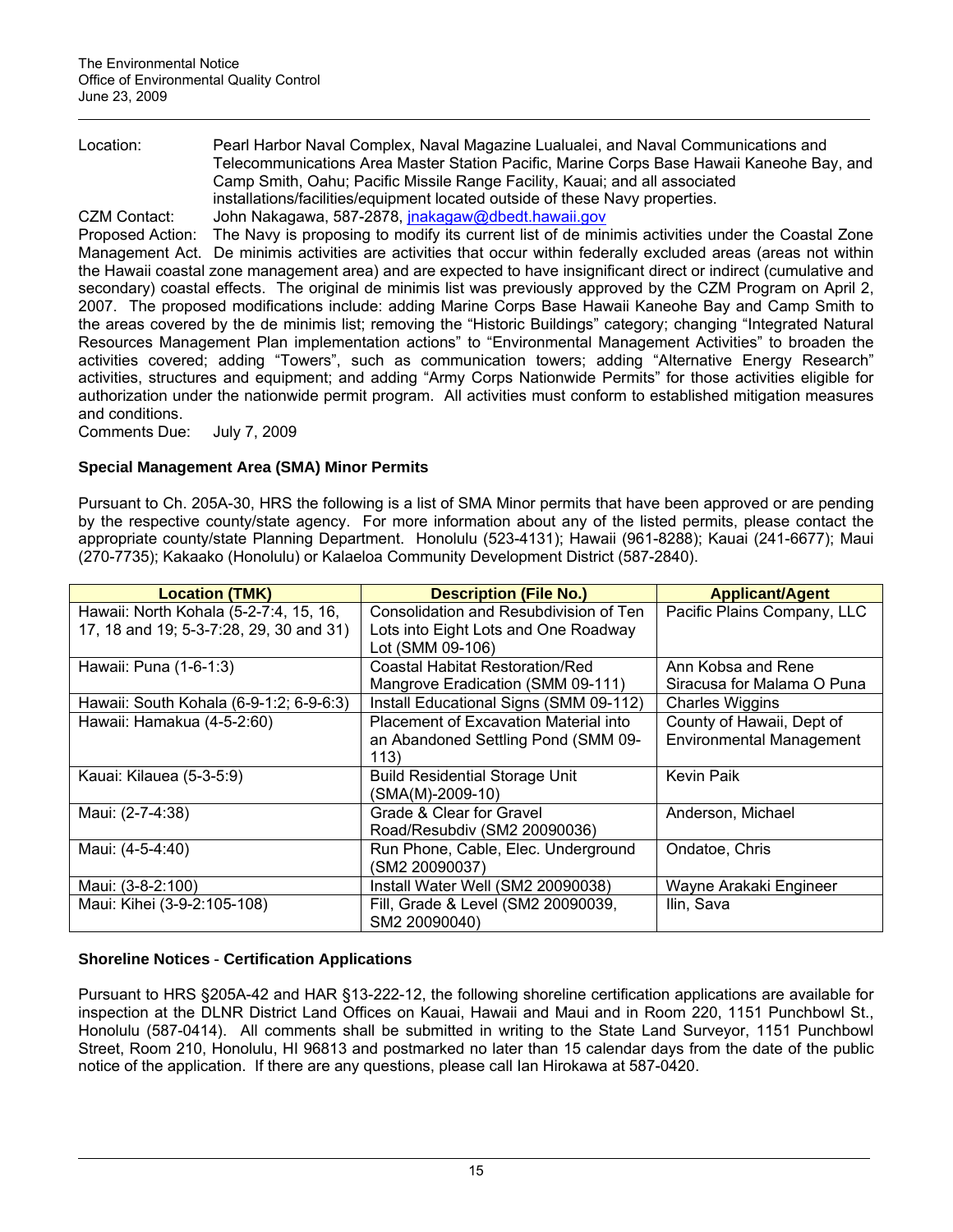| File No. | <b>Date</b> | <b>Location</b>                                                                        | <b>Applicant/Owner</b> | <b>TMK</b>       |
|----------|-------------|----------------------------------------------------------------------------------------|------------------------|------------------|
| OA-1304  | 6/5/09      | Portion of Sand Island State Recreational Area                                         | Ace Land Surveying,    | $1 - 5 - 41:06$  |
|          |             | situate at Mokauea and Kaholaloa, Honolulu,                                            | LLC/ State of Hawaii   |                  |
|          |             | Oahu                                                                                   | Division of State      |                  |
|          |             | Address: 10 Sand Island Access Road                                                    | Parks                  |                  |
| OA-1305  | 6/5/09      | Purpose: SMA use permit application<br>Parcel 1 Maili Stream and Tributaries, Line M-4 | ControlPoint           | 8-7-05:04        |
|          |             | situate at Lualualei, Waianae, Oahu                                                    | Surveying, Inc./       |                  |
|          |             | Address: Farrington Highway                                                            | State of Hawaii        |                  |
|          |             | Purpose: Construction within setback area                                              |                        |                  |
| OA-1306  | 6/10/09     | Lot 1-A-31 as shown on Map 40 of Land Court                                            | Jaime F.               | $6 - 7 - 15:49$  |
|          |             | Application 1089 situate at Kamananui, Waialua,                                        | Alimboyoguen/          |                  |
|          |             | Oahu                                                                                   | Manoa Rental           |                  |
|          |             | Address: 67-239 Kahaone Loop                                                           | Management LLC         |                  |
|          |             | Purpose: Building setback requirement                                                  |                        |                  |
| MA-434   | 6/10/09     | Parcel 7-A, Portion Parcel 8-A and Portion                                             | ControlPoint           | 4-8-03:06 (por.) |
|          |             | Remnant 4 as shown on F.A.P. No. 30-A being a                                          | Surveying, Inc./       |                  |
|          |             | portion of Grant 4973 to Walter M. Giffard situate                                     | State of Hawaii        |                  |
|          |             | at Olowalu, Lahaina, Maui                                                              |                        |                  |
|          |             | Address: Honoapiilani Highway                                                          |                        |                  |
| MA-435   | 6/10/09     | Purpose: SMA application<br>Lot 14 of Kapalua Place (File Plan 1956) being a           | Warren S. Unemori      |                  |
|          |             | portion of R.P. 2236, L.C. Aw. 8522-B Apana 1 to                                       | Engineering, Inc./     | 4-2-04:10 (por.) |
|          |             | Kale Davis situate at Honokahua, Lahaina, Maui                                         | Maui Land and          |                  |
|          |             | Address: Lower Honoapiilani Road                                                       | Pineapple              |                  |
|          |             | Purpose: Planning for the future use of adjoining                                      | Company, Inc.          |                  |
|          |             | parcel                                                                                 |                        |                  |
| HA-405   | 6/2/09      | Kona Bali Kai Condominium on Parcel Number                                             | Michael Sweere/        | $7 - 6 - 15:23$  |
|          |             | Four situate at North Kona, Island of Hawaii                                           | Kona Bali Kai AOAO     |                  |
|          |             | Address: 76-6246 Alii Drive                                                            |                        |                  |
|          |             | Purpose: Shoreline certification                                                       |                        |                  |
| HA-406   | 6/13/09     | R.P. 6598, L.C. Aw. 8566, Ap. 1 to Kamanuwai                                           | <b>Wes Thomas</b>      | 8-9-05:03        |
|          |             | situate at Honomalino, South Kona, Hawaii                                              | Associates/ George     |                  |
|          |             | Address: None assigned                                                                 | A. Schattauer Trust    |                  |
|          |             | Purpose: Obtain building permits                                                       |                        |                  |

# **Shoreline Notices - Certifications and Rejections**

Pursuant to HRS §205A-42 and HAR §13-222-26, the following shorelines have been proposed for certification or rejection by DLNR. Any person or agency wishing to appeal a proposed shoreline certification or rejection shall file a notice of appeal in writing with DLNR no later than 20 calendar days from the date of the public notice of the proposed shoreline certification or rejections. The notice of appeal shall be sent to the Board of Land and Natural Resource, 1151 Punchbowl Street, Room 220, Honolulu, HI 96813.

| File No. | <b>Proposed/Rejected</b>                   | <b>Location</b>                                                                                                                                                                          | <b>Applicant/Owner</b>                                        | <b>TMK</b>      |
|----------|--------------------------------------------|------------------------------------------------------------------------------------------------------------------------------------------------------------------------------------------|---------------------------------------------------------------|-----------------|
| MA-428   | <b>Proposed Shoreline</b><br>Certification | Lot 59-C of the Makena Beach Lots<br>Being a portion of Land Commission<br>Award 11,216, Apana 21 to M.<br>Kekauonohi situate at Honuaula,<br>Makawao, Maui<br>Address: 4452 Makena Road | Akamai Land<br>Surveying, Inc./<br>RODAT<br>Irrevocable Trust | $2 - 1 - 11:09$ |
|          |                                            | Purpose: Building permit                                                                                                                                                                 |                                                               |                 |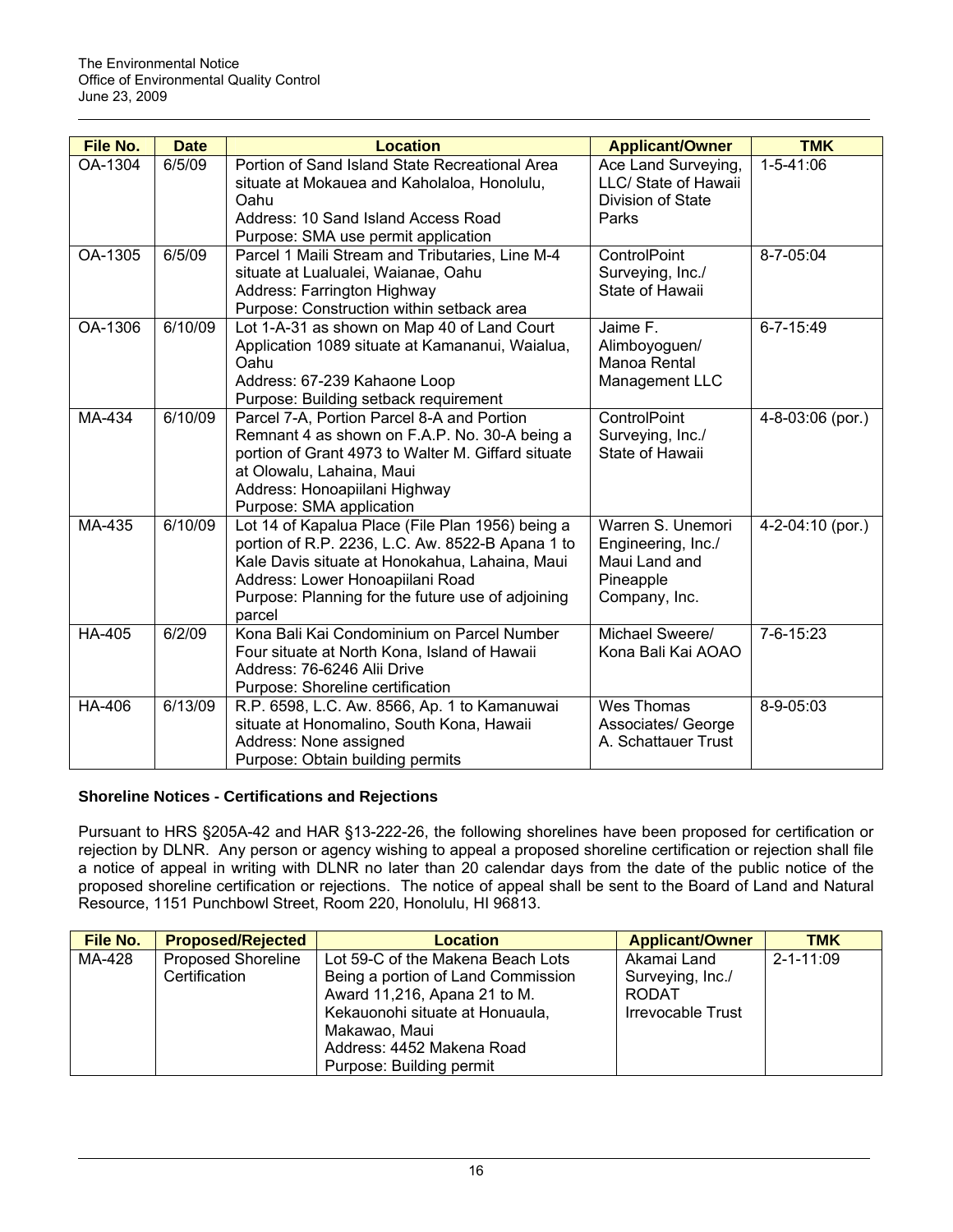| MA-429        | <b>Proposed Shoreline</b><br>Certification | Royal Patent 6140, Land Commission<br>Award 6510:U, Apana 2 Wahieloa<br>situate at Hanawana 2, Hamakualoa,<br>Makawao, Maui<br>Address: Hana Highway<br>Purpose: Building permit, setback<br>purposes, SMA permitting process                                                                                                                      | Newcomer-Lee<br>Land Surveyors,<br>$Inc./$ Keith $&$<br><b>Bonnie Douglas</b>             | $2 - 9 - 11:18$<br>(por.) |
|---------------|--------------------------------------------|----------------------------------------------------------------------------------------------------------------------------------------------------------------------------------------------------------------------------------------------------------------------------------------------------------------------------------------------------|-------------------------------------------------------------------------------------------|---------------------------|
| <b>HA-398</b> | <b>Proposed Shoreline</b><br>Certification | Portion of Spencer Park (Governor's<br>Executive Order No. 729) being a portion<br>of R.P. 1666, L.C. Aw. 8515, Ap. 1 to<br>Keoni Ana situate at Kawaihae 2nd,<br>Waimea, South Kohala, Island of Hawaii<br>Address: 62-3461 Kawaihea Road<br>Purpose: Obtain setback variance permit                                                              | Wes Thomas<br>Associates/<br>County of Hawaii<br>Department of<br>Parks and<br>Recreation | $6 - 2 - 02:08$           |
| KA-325        | <b>Proposed Shoreline</b><br>Certification | Lot 2-C as shown on Map 10 of Land<br>Court Application 956 situate at Koloa,<br>Kona, Kauai<br>Address: 2179 Hoone Road<br>Purpose: Setback determination                                                                                                                                                                                         | Ronald J. Wagner/<br>James Carl<br>Hoselton                                               | $2 - 8 - 17:05$           |
| <b>HA-394</b> | Rejection                                  | Lot 29 of Kona Bay Estates (File Plan<br>1813) Being a Portion of R.P. 7456, L.C.<br>Aw. 8559-B, Ap. 11 to William Lunalilo<br>and Lot 68 as shown on Map 9 of Land<br>Court Application 1319 situate at<br>Lanihau Iki and Lanihau Nui, North<br>Kona, Island of Hawaii<br>Address: Lot 40, Kona Bay Drive<br>Purpose: Establish Building Options | Pattison Land<br>Surveying Inc./<br><b>Clark Realty</b><br>Corporation                    | 7-7-05:40                 |
| KA-319        | Rejection                                  | Lot 111 Haena Hui Lands being a<br>portion of R.P. 3596 L.C. Aw. 10613, Ap.<br>6 to A. Paki, situate at Haena, Halelea,<br>Kauai<br>Address: Kuhio Highway<br>Purpose: Residential building permit                                                                                                                                                 | Wagner<br>Engineering<br>Services, Inc./<br>David Morrow                                  | 5-9-03:45                 |

# **POLLUTION CONTROL PERMITS**

# **Department of Health Permits**

Pursuant to HRS §342B and HAR §11-60.1, the following is a list of some pollution control permits currently before the State Department of Health.

| <b>Branch</b>                      | <b>Applicant &amp;</b>     | <b>Project Location</b>         | <b>Date</b> | <b>Proposed Use</b>       |
|------------------------------------|----------------------------|---------------------------------|-------------|---------------------------|
| <b>Permit Type</b>                 | <b>Permit Number</b>       |                                 |             |                           |
| Clean Air Branch,                  | AES Hawaii, Inc.           | Located at:                     | Comments    | 203 MW Coal-Fired         |
| 586-4200, Covered                  | CSP No. 0087-02-C          | 91-086 Kaomi Loop               | Due:        | <b>Cogeneration Plant</b> |
| Source Permit                      | <b>Renewal Application</b> | <b>Campbell Industrial Park</b> | 6/29/09     |                           |
|                                    |                            | Kapolei, Oahu                   |             |                           |
| Clean Air Branch,                  | West Oahu Aggregate        | Located at:                     | Comments    | 450 TPH Portable          |
| 586-4200, Covered<br>Source Permit | Company, Inc.              | Various Temporary Sites,        | Due:        | <b>Stone Processing</b>   |
|                                    | CSP No. 0041-01-CT         | State of Hawaii                 | 7/10/09     | Plant with One (1)        |
|                                    | <b>Renewal Application</b> |                                 |             | Diesel Engine, and        |
|                                    |                            |                                 |             | 500 TPH Portable          |
|                                    |                            |                                 |             | <b>Screening Plant</b>    |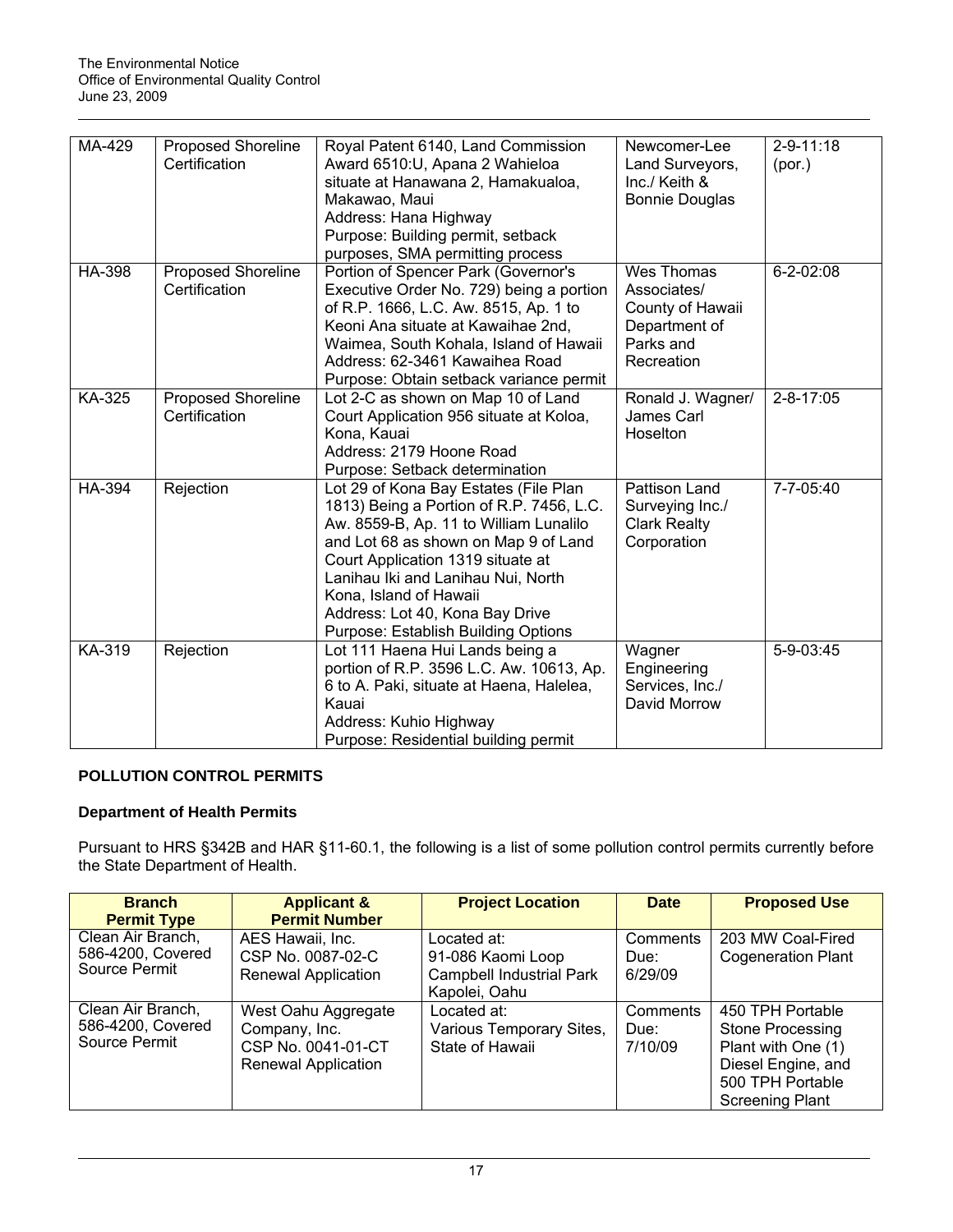| Clean Air Branch,                  | Pharm East Hawaii, Inc.         | Located at:           | Issued:  | One (1) 50 BHP            |
|------------------------------------|---------------------------------|-----------------------|----------|---------------------------|
| 586-4200,                          | NSP No. 0591-01-N               | 16-266 East Kipimana  | 6/8/09   | <b>Bryan Boiler</b>       |
| <b>NonCovered Source</b><br>Permit | <b>Modification Application</b> | Street, Keaau, Hawaii |          |                           |
| Clean Air Branch,                  | Hawaii Health Systems           | Located at:           | Issued:  | One (1) 200 lb/hr         |
| 586-4200,                          | Corporation (Kauai              | 4643 Waimea Canyon    | 6/10/09  | <b>Pathological Waste</b> |
| <b>NonCovered Source</b>           | <b>Veterans Memorial</b>        | Drive, Waimea, Kauai  |          | Incinerator and One       |
| Permit                             | Hospital)                       |                       |          | $(1)$ 434 Bhp Diesel      |
|                                    | NSP No. 0279-01-N               |                       |          | <b>Engine Generator</b>   |
|                                    | Renewal Application             |                       |          |                           |
| Clean Air Branch,                  | <b>Delta Construction</b>       | Located at:           | Comments | 455 TPH Mobile Cone       |
| 586-4200,                          | Corporation                     | 599,781E / 2,365,217N | Due:     | Crusher with 440          |
| <b>NonCovered Source</b>           | CSP No. 0696-01-CT              | (NAD-83) Waipahu,     | 7/10/09  | <b>BHP Diesel Engine</b>  |
| Permit                             | Initial Application             | Oahu                  |          |                           |